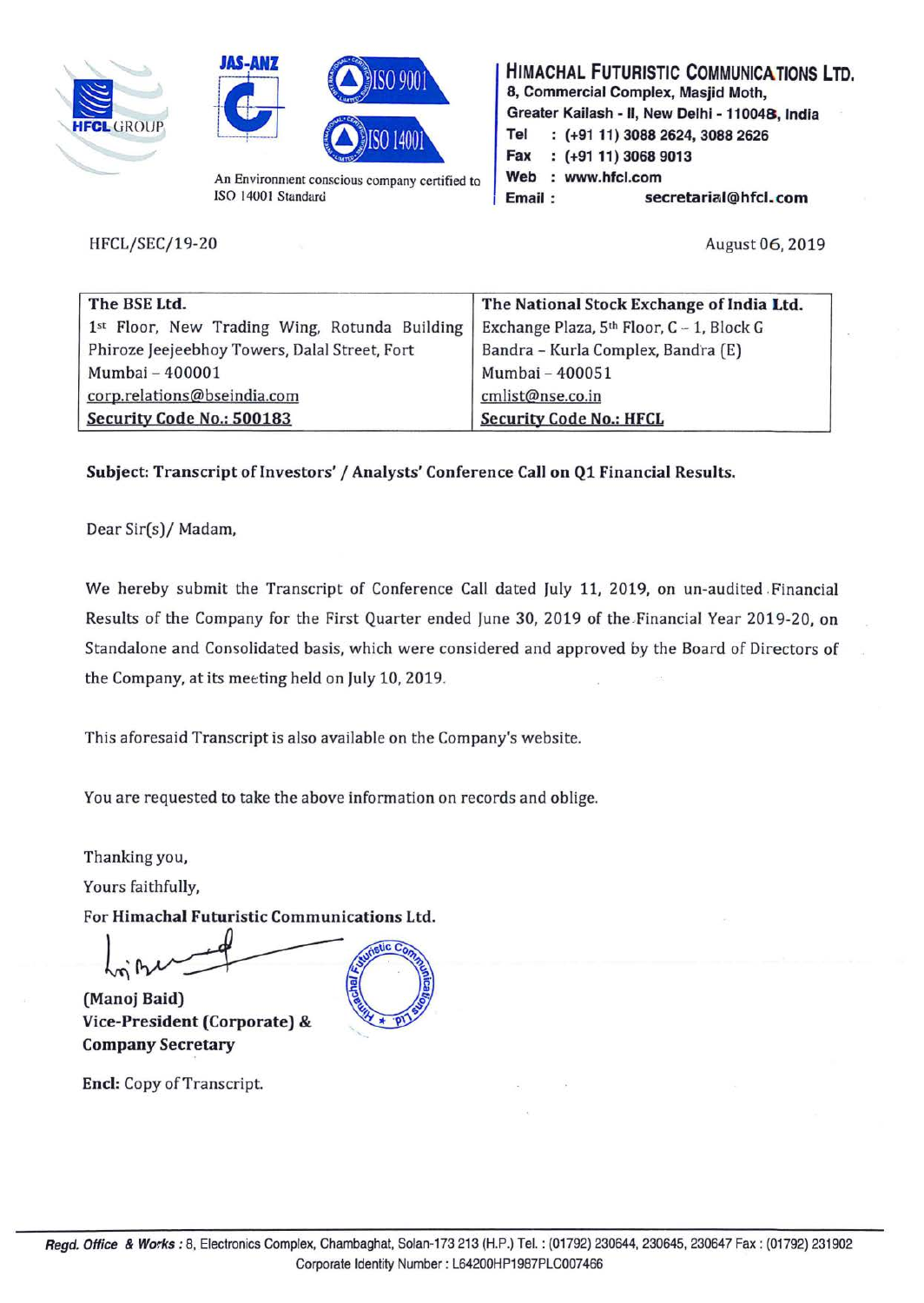## **Himachal Futuristic Communications Limited Q1 FY 2020 Earnings Conference Call July 11, 2019**

**Moderator:** Ladies and Gentlemen, Good Evening and welcome to the Himachal Futuristic Communications Limited Q1 FY 2020 Earnings Conference Call. As a reminder, all participant lines will be in the listen-only mode. And there will be an opportunity for you to ask questions after the presentation concludes. Should you need assistance during the conference call, please signal an operator by pressing "\*" then "0" on your touchtone phone. Please note that this conference is being recorded.

> I now hand the conference over to Mr. Pranav Khandwala from Valorem Advisors. Thank you and over to you, Sir.

**Pranav Khandwala:** Thanks Stephen. Good Evening everybody and a warm welcome to you all. My name is Pranav Khandwala from Valorem Advisors. We represent the Investor Relations of Himachal Futuristic Communications Limited. On behalf of the Company and Valorem Advisors, I would like to thank you all for participating in the Company's Earnings Conference Call for Q1 FY 2020.

> Before we begin, I would like to mention a short cautionary statement as always. Some of the statements made in today's earnings concall may be forward-looking in nature. Such forwardlooking statements are subject to risks and uncertainties which could cause actual results to differ from those anticipated. Such statements are based on management's beliefs as well as assumptions made by and information currently available to the management. Audiences are cautioned not to place undue reliance on these forward-looking statements and making any investment decision.

> The purpose of today's earning conference call is purely to educate and bring awareness about the Company's fundamental business and financial quarter under review.

> I would now like to introduce you to the management participating with us in today's earning concall. We have with us, Mr. Mahendra Nahata -- Promoter and Managing Director; Mr. Vijay Raj Jain -- CFO; Mr. Manoj Baid -- Vice President (Corporate) and Company Secretary; Mr. Hemant Sachetee -- Vice President (Corporate); Mr. R.Raghunathan -- Vice President (Investor Relations).

> Without much delay, I request Mr. Nahata to give his opening remarks. Thank you and over to you, sir.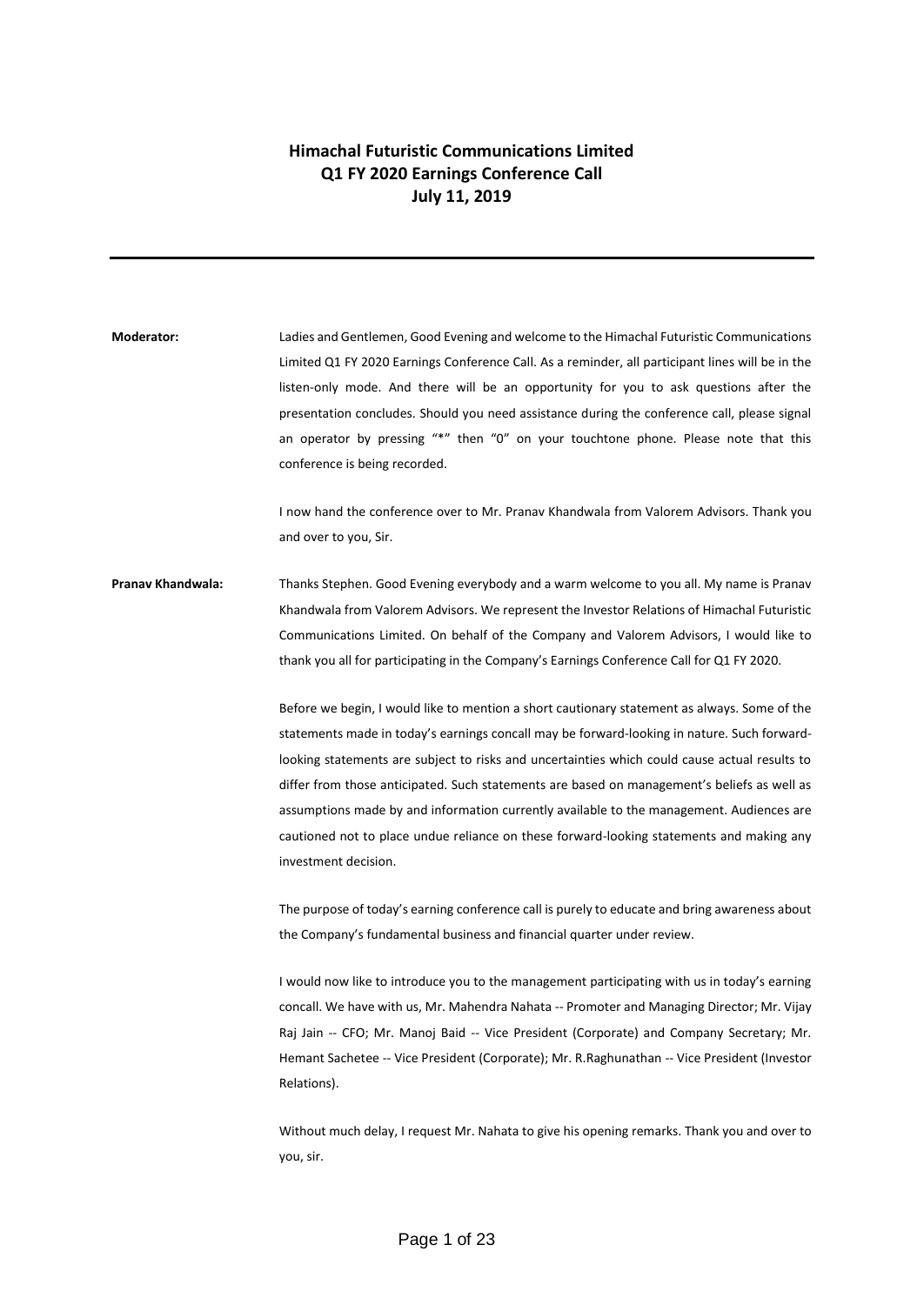## **Mahendra Nahata:** Thank you Pranav for your kind introduction. And Good Afternoon everyone. I am delighted to extend a warm welcome to HFCL's earnings conference call for the first quarter of financial year 2019 - 20.

I trust that all of you had a chance to go through the quarterly results that we announced yesterday, that is 10th July, 2019.

Let me now start with a brief introduction of the Company and its business activities. HFCL offers fully integrated communication networks solution, manufactures Optical Fiber Cables High-End Transmission and Access Equipment. It is specialized in providing turnkey solutions for Telecom Service Providers, Railways, Defence, Smart City and Surveillance projects.

We have state-of-the-art manufacturing facilities which include two Optical Fiber Cable manufacturing facilities, first at Verna in Goa and other one is of our subsidiary HTL Limited at Chennai. We have an equipment manufacturing facility at Solan in the state of Himachal Pradesh. Apart from that, our subsidiary HTL's manufacturing facility at Hosur in Tamil Nadu produces FRP rods and IGFR which are the raw materials of Fiber Optic Cable. Our fifth manufacturing facility, a Greenfield Optical Fiber Plant in Hyderabad has entered its last phase of construction and shall get commissioned by November 2019 which will further strengthen our manufacturing capabilities.

In our business journey of over three decades, we have actively partnered in India's communications evolution through its multiple phases. We have steadily built capabilities across manufacturing of a range of new age communications equipment and Optical Fiber Cables on one hand and design, development and management of advanced communication networks on the other hand. Over a period, we have leveraged our strengths in modernizing communication networks of Railways, Defence and Smart City Mission through our dual play of products and solutions.

Our diverse businesses can be categorized into two blocks. First being our business of products, equipment and network solutions for the telecom industry, which has been growing from strength to strength. The second block consists of new business divisions of Railway and Defence for both products as well as solutions, which have started making breakthroughs and the true unlocking of their potential may be visible from FY 2021 onwards.

Intensification of our R&D initiatives for development of new products and technologies to cater the upcoming market demand for Telecom, Railways, Defence, Smart and Safe Cities, coupled with focus on better margins are the key pivots of our strategy. From an operational standpoint we are strengthening our organization capabilities, towards governance, risk management, fiscal prudence, talent buildup and sustainable development. All these will help in driving and managing the next phase of our growth.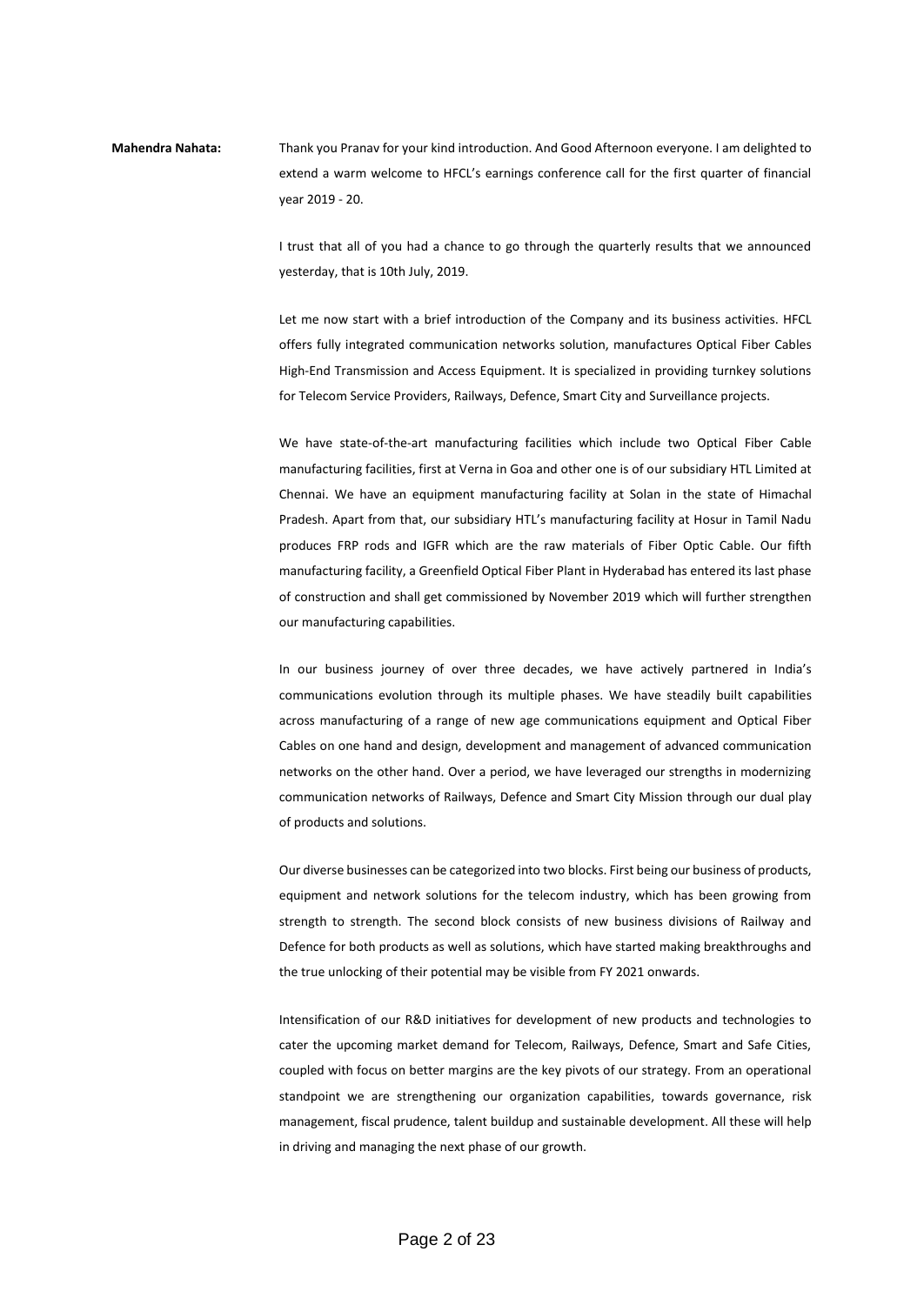I would like to mention that while this can be termed as an excellent quarter for HFCL, what is more remarkable is the consistency with which we are able to deliver stellar performance.

Now I will request Mr. Vijay Raj Jain -- our CFO, to present the highlights of our performance for the quarter under review.

**Vijay Raj Jain:** Thank you Sir and a very good afternoon to all of you. As stated earlier, a clear strategic goal that we are pursuing is steady enhancement of profit margin along with revenue growth. You would be happy to note that the initiatives taken during the last couple of years have now begun to deliver the desired results, as evident in our Q1 FY 2020 performance. Our income for the quarter stood at Rs.1,349 crores as compared to Rs.1,094 crores in the first quarter of FY 2019, which is an increase of 23% on year-on-year basis.

> EBITDA for the quarter has more than doubled to reach Rs.194 crores up from Rs.95 crores in Q1 of FY 2019. We enhanced our EBITDA margin by an impressive 5.69%. Consequently, EBITDA margin stood at 14.40% for the current quarter, up from 8.71% recorded in the corresponding quarter of the previous financial year.

> PBT for the quarter has gone up from Rs.73 crores in Q1 of FY 2019 to Rs.157 crores this quarter. PBT margin improved to 11.67% as against 6.68% in Q1 of FY 2019.

> Profit after tax stood at Rs. 117 crores for the current quarter as against Rs.47 crores recorded in Q1 of FY 2019. PAT margins had doubled to 8.68% as compared with 4.32% in Q1 of FY 2019.

> I would also like to update on a few other aspects. During the quarter, CARE has reaffirmed credit rating of A- with a stable outlook for Company's long-term banking facilities. Gearing continues to be at comfortable level of 0.39.

> We close the quarter with an outstanding order book of Rs. 10,275 crores, which translates into 2.4 times of our FY 2019 revenue. You will be happy to note that in addition to the above, HFCL and its subsidiary HTL Limited have won further orders aggregating to about Rs.400 crores in the current month. Our order book pipeline remains strong and ensure desired visibility. Thank you very much for your continued interest in HFCL.

With that, I would like to open up the floor for any questions.

**Moderator:** Thank you very much. We will now begin the Question-and-Answer Session. The first question is from Malay Shah from Indsec Securities. Please go ahead.

**Malay Shah:** I have a couple of questions. So, first of all, I just wanted to understand that with the shift to 5G, the current line of equipment that we manufacture, will those become obsolete? Will we need to shift them? Will we need to come up with new equipment? How will it work?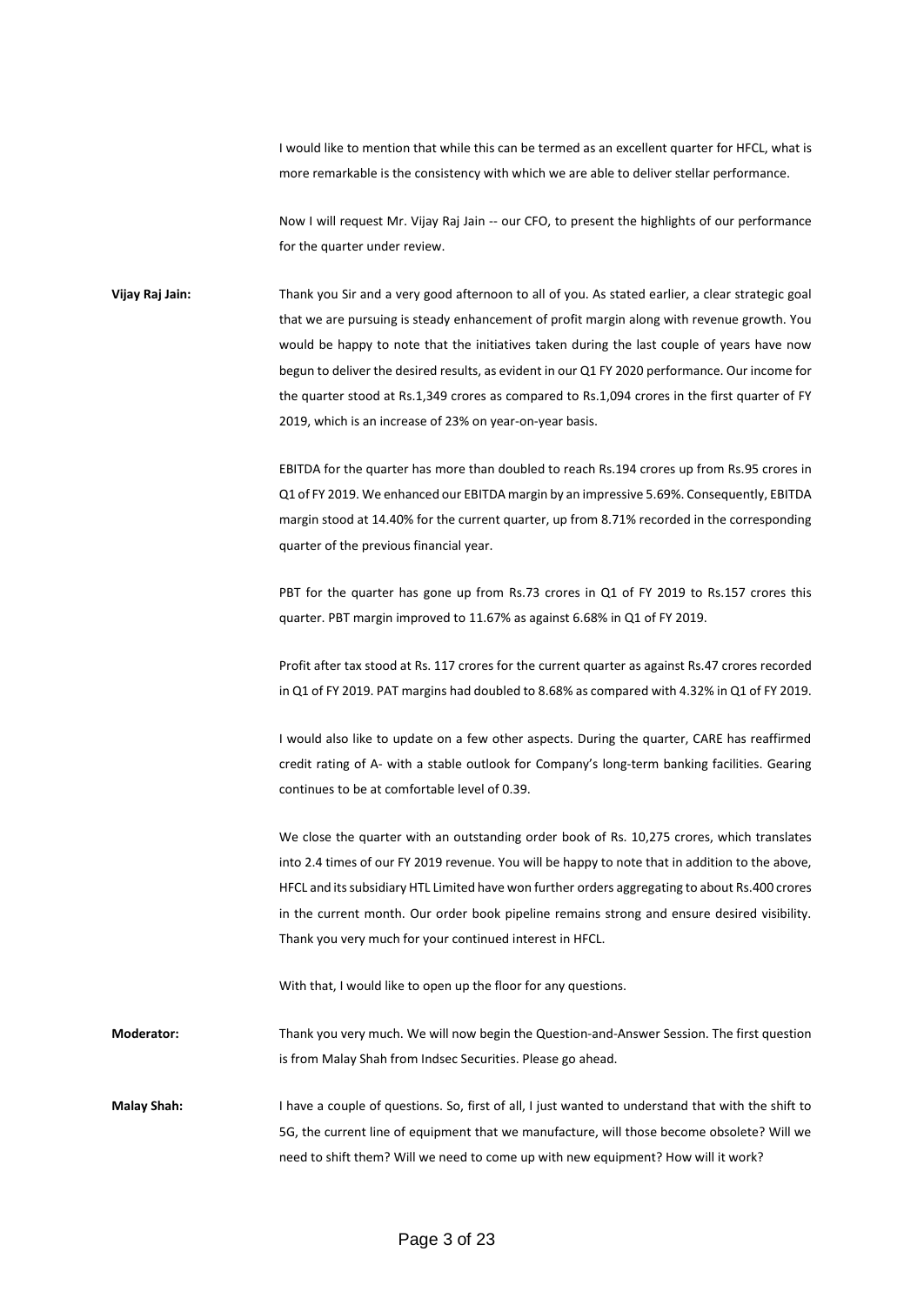- **Mahendra Nahata:** Look, you know, with the coming of 5G, none of the equipment which we are manufacturing is going to obsolete. In fact, Fiber Optic Cable, which is one of our main products will continue. There will be more demand of Optical Fiber Cable whenever 5G comes. We are also developing certain equipment which will be specifically required for 5G, which are not required at this moment of time. We are designing those equipment, like for example, V-Band radio which will be required for backhauling of the 5G traffic, high capacity Wi-Fi system, which will be required for offloading the voice on the Wi-Fi system. Those are specific equipment. There will be additional requirement, which we are designing. So, to answer your question, no, nothing of our present product becomes obsolete with coming of 5G. Rather more products will be required which we are either designing ourselves or we will bring in through technology partnerships.
- **Malay Shah:** Okay, understood. And the next question Sir, is the recent surge in our order book with the digitalization of the economy. In the long-term Sir, how sustainable is this? So talking about more than next one year or two years, how sustainable is this?
- **Mahendra Nahata:** It is very sustainable because all our customer segments are expanding their network and with FTTH network being created in the country and 5G coming in, there will be further increase in demand. And that creates more business for us in the public communication side of services. Defence is also modernizing its network at a rapid pace and new requirements are coming. So there will be additional demand from that end. Then demand from Smart Cities for communication network and their modernization approach will be there. So likewise, if I go through our various customer segments, each of them are expanding their network or modernizing their networks. So I believe that, there is no reason to think that there would not be any sustainability rather we think that market size is going to increase with 5G coming in, FTTH and Security and Surveillance areas. Again the market size is going to increase, which will give us enhanced order book.
- **Moderator:** Thank you. The next question is from the line of Bhupendra Tiwary from ICICI Securities. Please go ahead.
- **Bhupendra Tiwary:** I had specifically two questions. One on the industry, other is largely on the industry but specific to your case. First is, if you can throw some light on the overall demand scenario, global fiber demand scenario and the pricing per se I mean, how does it stand right now? And does the pricing kind of change for customized kind of Fiber which the big players make or is it same level for all types of Fiber? Second is, basically, we were going through news reports wherein we saw that a lot of companies are having dues from BSNL, I mean to the tune of up to Rs. 2,500 crores and some of them were also related to BharatNet. Just wanted to understand our exposure to BSNL and have we taken further orders and what is the visibility on those, sir? Thank you, sir.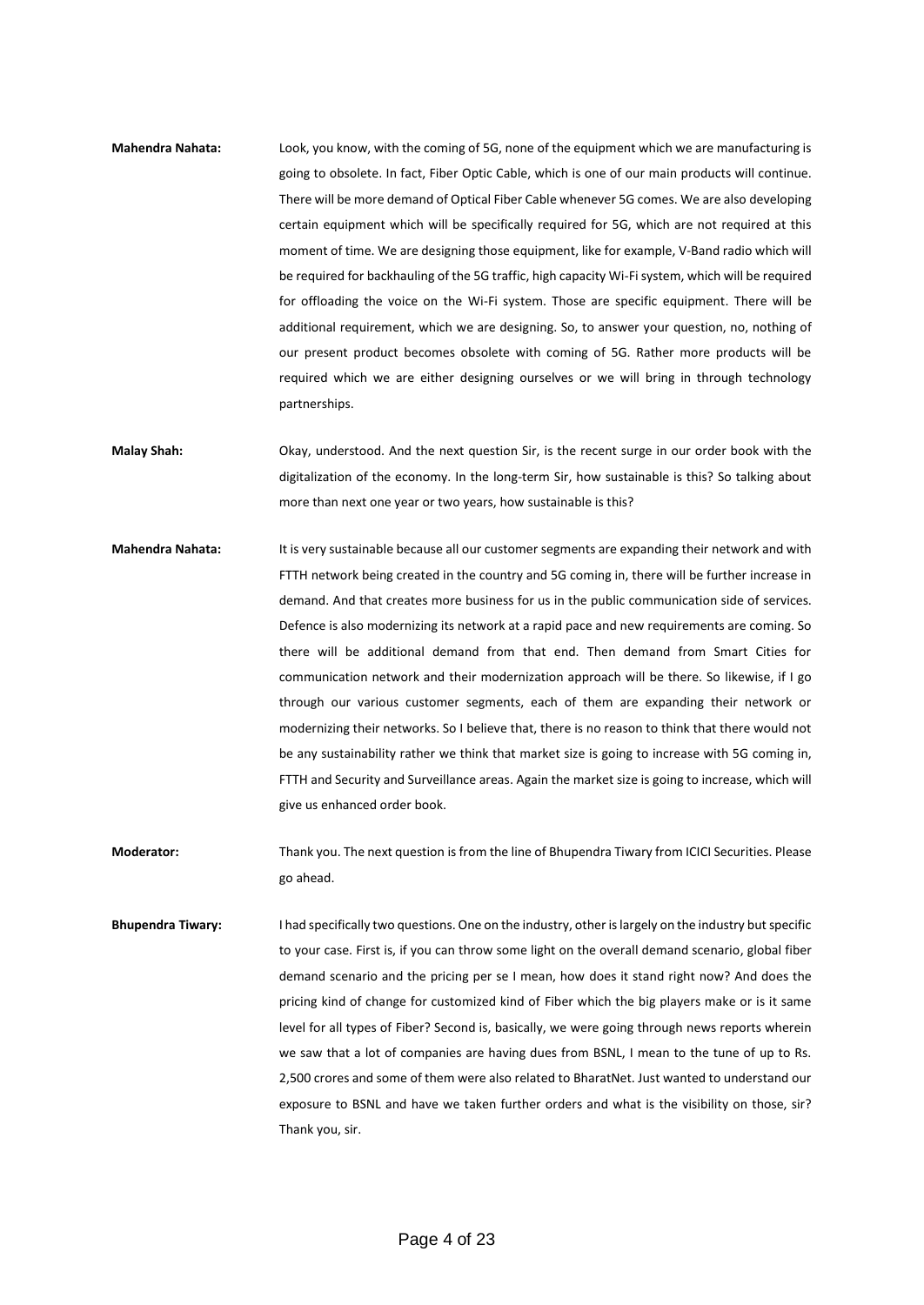**Mahendra Nahata:** Bhupendra, good question. First let me come to the global demand of Fiber. In fact, for the calendar year 2018, the total demand was roughly about 600 million fiber kilometer. And what happened, China suddenly slowed down, where China was consuming 300 million out of this 600 million. China's demand went down to about 200 million to 210 million which resulted in demand in 2019 coming down to 500 million to 510 million instead of 600 million. There is a capacity that has already been created for about 600 million of fiber, as a result of that it has happened. Coming to your next question on the price, Price of fiber has gone down drastically. Today, what we are buying fiber on a long-term basis not on a short-term basis at the price in terms of Indian rupees delivered to our factory at about average of Rs. 310 per fiber kilometer. If you translate it into an FOB price, it comes to around \$3.75 to \$3.8 per fiber kilometer at the moment and this is from reputed manufacturers of global eminence. So, what used to be the Fiber price internationally at \$8 per fiber kilometer, today has globally come down to less than \$4. Today it is \$3.75 to \$3.8 dollars FOB at which we are buying currently from leading manufacturers. So, that was the answer on your global demand of fiber and the price of fiber. Second, in terms of BSNL, BSNL, of course, has been going through some financial problems as we have all been reading in newspapers and we have been experiencing that. But I believe this situation would be corrected soon as you would be also reading in newspapers that Government is now coming up with revival package for BSNL and MNTL, which I have read in the newspaper is about Rs. 74,000 crores. That would ease up the position of BSNL, MTNL not only in short-term but long-term also because they are talking of VRS and all that will reduce their operational costs in terms of salaries and wages. Now, coming to the dues, in fact, we do not have any dues on the BharatNet specifically with BSNL but our dues with BSNL are for BSNL project which are about Rs. 250 crores. Now, this Rs. 250 crores, we expect to receive once this bailout package or the revival package is given to BSNL. This should happen in my personal opinion in next couple of months. And then we expect this money will be received from BSNL. In terms of dues of BSNL, we have another kind of dues which is for NFS, Network for Spectrum projects which is a Defence project. However, that is not dependent upon BSNL. That money is reimbursed by DOT, so BSNL is just a pass through. There is no issue in that receivable and it comes in time as you submit the bills. Money keeps on coming. Number two, your question on taking more orders from BSNL? Answer is No. From BSNL, we are not taking any order. In fact, we had received, APO, advance purchase order of Rs. 150 crores for micro radios, which we have not accepted precisely for this reason.

- **Bhupendra Tiwary:** Fair enough. So, we have taken other orders of NFS wherein, it is not dependent on BSNL, but pure BSNL orders we are not taking right now is what I understand, right? **Mahendra Nahata:** You are absolutely right. **Bhupendra Tiwary:** How long has it been? If you can tell us the timeline?
- **Mahendra Nahata:** It has been anywhere between 60 days to probably 180 days.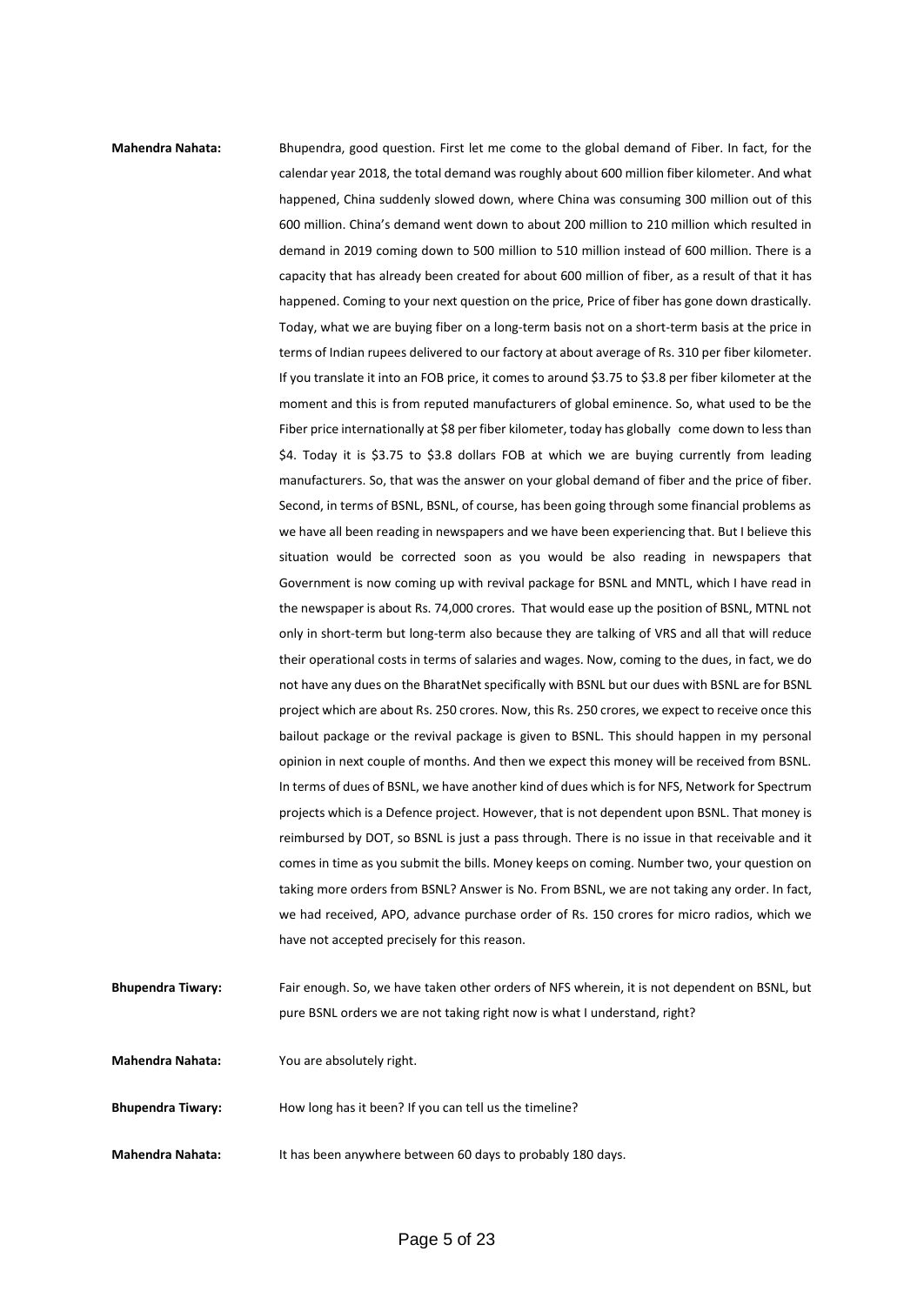| <b>Bhupendra Tiwary:</b> | Fair enough and the cycle is three months I believe.                                                                                                                                                                                                                                                                                                                                                                                                                                                                                                                                                                                                                                                                                                                                                                                                                                                                                                                                                                                                                                                                        |
|--------------------------|-----------------------------------------------------------------------------------------------------------------------------------------------------------------------------------------------------------------------------------------------------------------------------------------------------------------------------------------------------------------------------------------------------------------------------------------------------------------------------------------------------------------------------------------------------------------------------------------------------------------------------------------------------------------------------------------------------------------------------------------------------------------------------------------------------------------------------------------------------------------------------------------------------------------------------------------------------------------------------------------------------------------------------------------------------------------------------------------------------------------------------|
| <b>Mahendra Nahata:</b>  | Normally that but you know this is high.                                                                                                                                                                                                                                                                                                                                                                                                                                                                                                                                                                                                                                                                                                                                                                                                                                                                                                                                                                                                                                                                                    |
| Moderator:               | Thank you. The next question is from the line of Saket Kapoor from Kapoor Company. Please<br>go ahead.                                                                                                                                                                                                                                                                                                                                                                                                                                                                                                                                                                                                                                                                                                                                                                                                                                                                                                                                                                                                                      |
| <b>Saket Kapoor:</b>     | Sir, firstly I would like to congratulate the team for the improvement in margins and just wanted<br>to understand sir, that what factors did really play out? Was it the product mix or how was this<br>possible and what is the sustainability going forward, sir?                                                                                                                                                                                                                                                                                                                                                                                                                                                                                                                                                                                                                                                                                                                                                                                                                                                        |
| <b>Mahendra Nahata:</b>  | There have been multiple factors, one is of course the product mix and revenue mix. You know<br>, certain projects which we are executing and certain products we are supplying have a better<br>profit margin. It has played a role in increase of margin. Number two, lower fiber prices have<br>also contributed. If you look at our margin in terms of our products, it has gone upto little more<br>than 15% from 10.85% on year-on-year basis last quarter. This has been possible because fiber<br>prices have gone down whereas on certain orders which we had, we were supplying at the<br>earlier prices where we had taken the order. Further, our efforts towards bringing in efficiency<br>and reduce costs have also contributed and have resulted in better profit margins in terms of<br>product business. Now, about sustainability of this margin, considering current order book mix,<br>future bidding strategies, focus on cost optimization and efficiency improvement, margins are<br>sustainable Further, the new products which we are developing and O&M revenues shall<br>return better margins. |
| <b>Saket Kapoor:</b>     | Sir, then what portion of your order book still has that old orders where you will be getting the<br>benefit of the lower fiber prices?                                                                                                                                                                                                                                                                                                                                                                                                                                                                                                                                                                                                                                                                                                                                                                                                                                                                                                                                                                                     |
| <b>Mahendra Nahata:</b>  | That would not be much. It would be something like less than say Rs.600 crores or Rs.700<br>crores.                                                                                                                                                                                                                                                                                                                                                                                                                                                                                                                                                                                                                                                                                                                                                                                                                                                                                                                                                                                                                         |
| <b>Saket Kapoor:</b>     | And that will entirely get executed over the next quarter, full benefit will be done by September<br>half or will it percolate to the third quarter also?                                                                                                                                                                                                                                                                                                                                                                                                                                                                                                                                                                                                                                                                                                                                                                                                                                                                                                                                                                   |
| <b>Mahendra Nahata:</b>  | It will percolate to the entire year.                                                                                                                                                                                                                                                                                                                                                                                                                                                                                                                                                                                                                                                                                                                                                                                                                                                                                                                                                                                                                                                                                       |
| <b>Saket Kapoor:</b>     | To the entire year but the majority of that has gone booked in the first quarter, this much we<br>can assume?                                                                                                                                                                                                                                                                                                                                                                                                                                                                                                                                                                                                                                                                                                                                                                                                                                                                                                                                                                                                               |
| <b>Mahendra Nahata:</b>  | Not majority of them. Some of them.                                                                                                                                                                                                                                                                                                                                                                                                                                                                                                                                                                                                                                                                                                                                                                                                                                                                                                                                                                                                                                                                                         |
| <b>Saket Kapoor:</b>     | Sir, if you could throw more light on the order acquisition that we have got for the first quarter,<br>total order acquisition, sir?                                                                                                                                                                                                                                                                                                                                                                                                                                                                                                                                                                                                                                                                                                                                                                                                                                                                                                                                                                                        |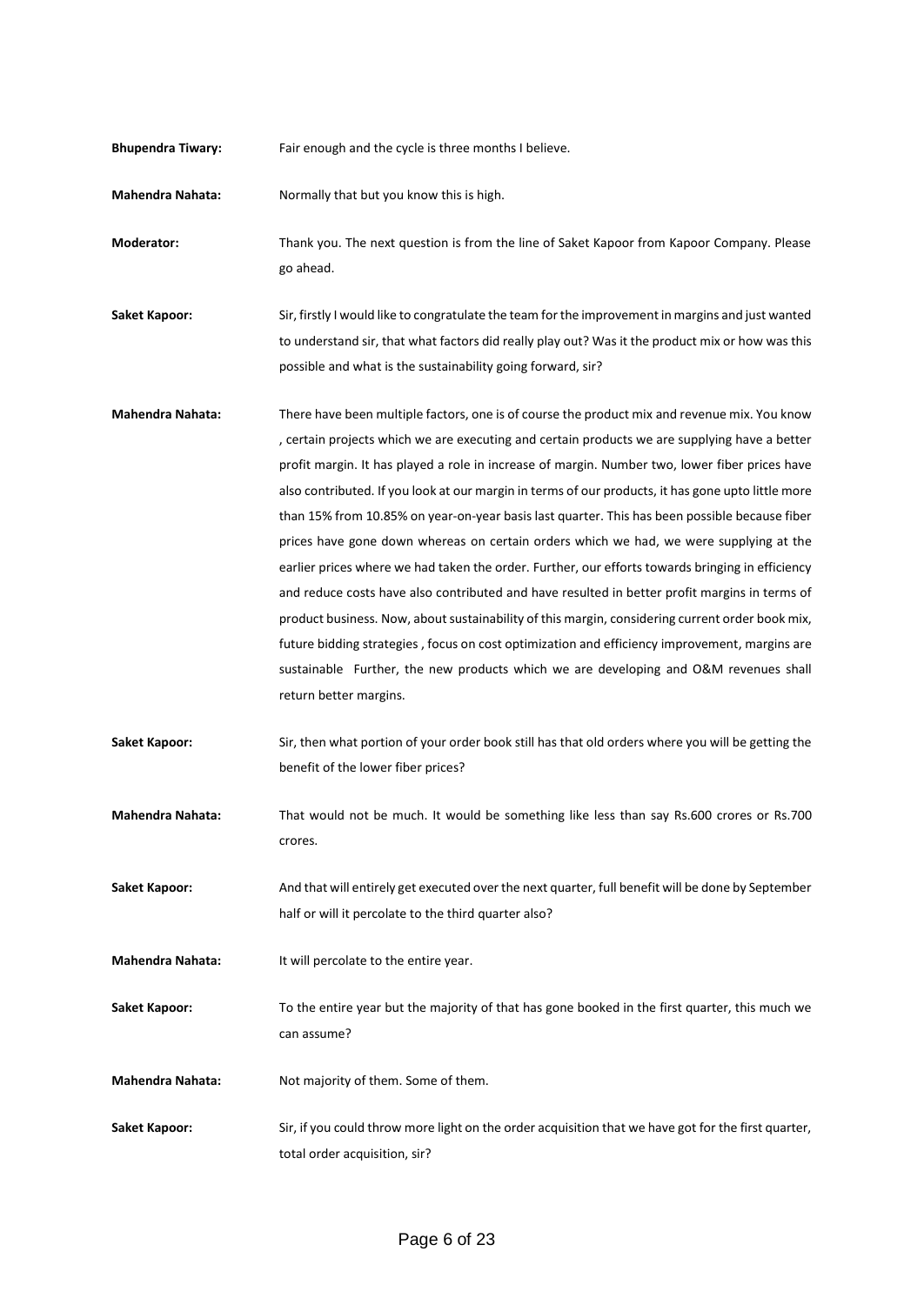**Mahendra Nahata:** Order acquisition in terms of first quarter is we have been receiving APO's of course. Advanced Purchase Orders but which are yet to be converted in PO. That was roughly about Rs. 2,000 crores.

Saket Kapoor: Rs.2,000 crores. So in 10,250 it includes that Rs.2,000 crores?

**Mahendra Nahata:** Yes.

- **Saket Kapoor:** Correct, sir. So you were speaking about the fiber prices being halved over what the average used to be. So, sir, how viable will be this vertical integration about the Hyderabad plant coming up with the fibers and then the manufacturing OFCs. What is the price at which the viability is sustained sir, for the plant?
- **Mahendra Nahata:** Right now, if you look at the purchase price and the price at which we will be producing more or less matches, it will not generate any additional profit for sometime as this is a cyclic market. You know, it is not only the pricing, it also improves our supply chain management in terms of fiber availability at the time when there is a short supply. But to answer your question specifically right now, we are at par but may be in a couple of years when the fiber prices improve it may be better. But we remind you one thing, out of our total requirement of roughly about 19 million fiber kilometer our plant is going to produce only 6.4 million fiber kilometers.
- **Saket Kapoor:** Okay. So, we will be dependent on the market even after that?
- **Mahendra Nahata:** Of course, we will be buying two-third of our fiber still from the market and which as I said has become quite competitive. We have seen that the prices have come down drastically. Today we are able to source fiber at \$3.75 to \$3.8 dollar on FOB basis and Rs. 310 delivered to our factory including all duties.
- Saket Kapoor: And what was the average sir for last year sir, today it is 310 will be compared to what figure?

**Mahendra Nahata:** I would say in dollar terms, this \$3.75 would be compared to roughly about \$8.

**Saket Kapoor:** \$8 for the last year.

**Mahendra Nahata:** Average could have been a little lower but it was around \$8.

**Saket Kapoor:** Okay. And sir, for the O&M part, what was the revenue for this quarter, the operation and the maintenance, how much revenue we have booked for the first quarter?

- **Mahendra Nahata:** In this quarter it was Rs. 14 crores.
- **Saket Kapoor:** Only Rs.14 crores. So our presentation did speak about Rs.1,650 crores, the size of the O&M. So proportionately sir, what would be the revenue?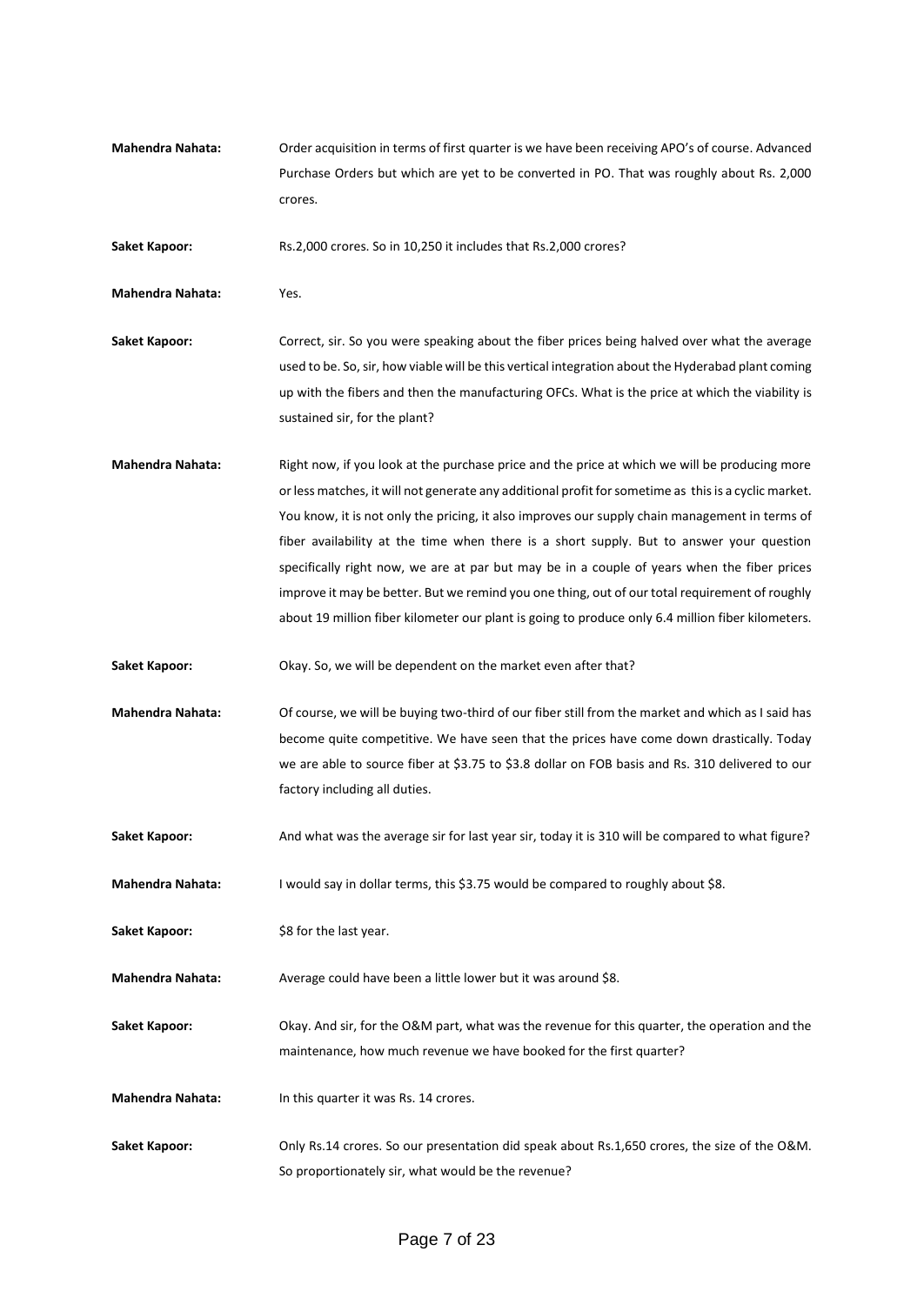**Mahendra Nahata:** Those are the projects under execution. There is going to be one year to three years warranty period in those projects and then the O&M work will start. So O&M will start kicking up after a year from now.

**Saket Kapoor:** Okay. So, this year sir, O&M will not contribute to the higher side, I think that is what your understanding?

**Mahendra Nahata:** It will start improving from Q3 onwards because some of the projects which we executed last year, they will start kicking in and that would improve O&M revenue. But total O&M in the current year is expected to be around Rs. 80 crores.

**Saket Kapoor:** Rs. 80 crores, out of which we booked Rs. 14 crores only for this quarter.

**Mahendra Nahata:** Absolutely.

Saket Kapoor: No, just one brief point, I will come in the queue. Sir, taking into account the business sentiment, the state of economic and the appetite and the state of economy for the corporate, how do you think that the appetite for 5G will be relevant in today's realm of things? And this is my last question. And I will join the queue for another three questions. Thank you.

**Mahendra Nahata:** 5G is absolutely relevant. If you see in telecom, technology changes and the new technologies have to be brought in. If any operator does not bring in the change, then he has a problem in survival. So, when the technology goes to 5G worldwide, India will also go into 5G technology and you know number of operators are going to bring in 5G. 5G is going to come and if one operator brings in then everybody has to bring in.

Saket Kapoor: But sir, health of operator is also important.

**Mahendra Nahata:** Health of operator is important but number of operators have good health you know.

Saket Kapoor: Anyways sir, my opinion was barring Jio, Bharti, and Vodafone all are struggling.

**Mahendra Nahata:** Well, I would not comment on anybody in individual because they are our customers but if Jio when you are saying that they are healthy and if Jio brings in 5G others have to bring in. Similarly, Jio brought 4G, everybody had to bring 4G.

**Moderator:** Thank you. The next question is from the line of Harshit Patel. Please go ahead.

**Harshit Patel:** Sir, my question was that you have just indicated that the prices of Optic Fiber have fallen below \$4. So, sir, right now, what would be the prices of Optic Fiber Cable that we sell as an end product?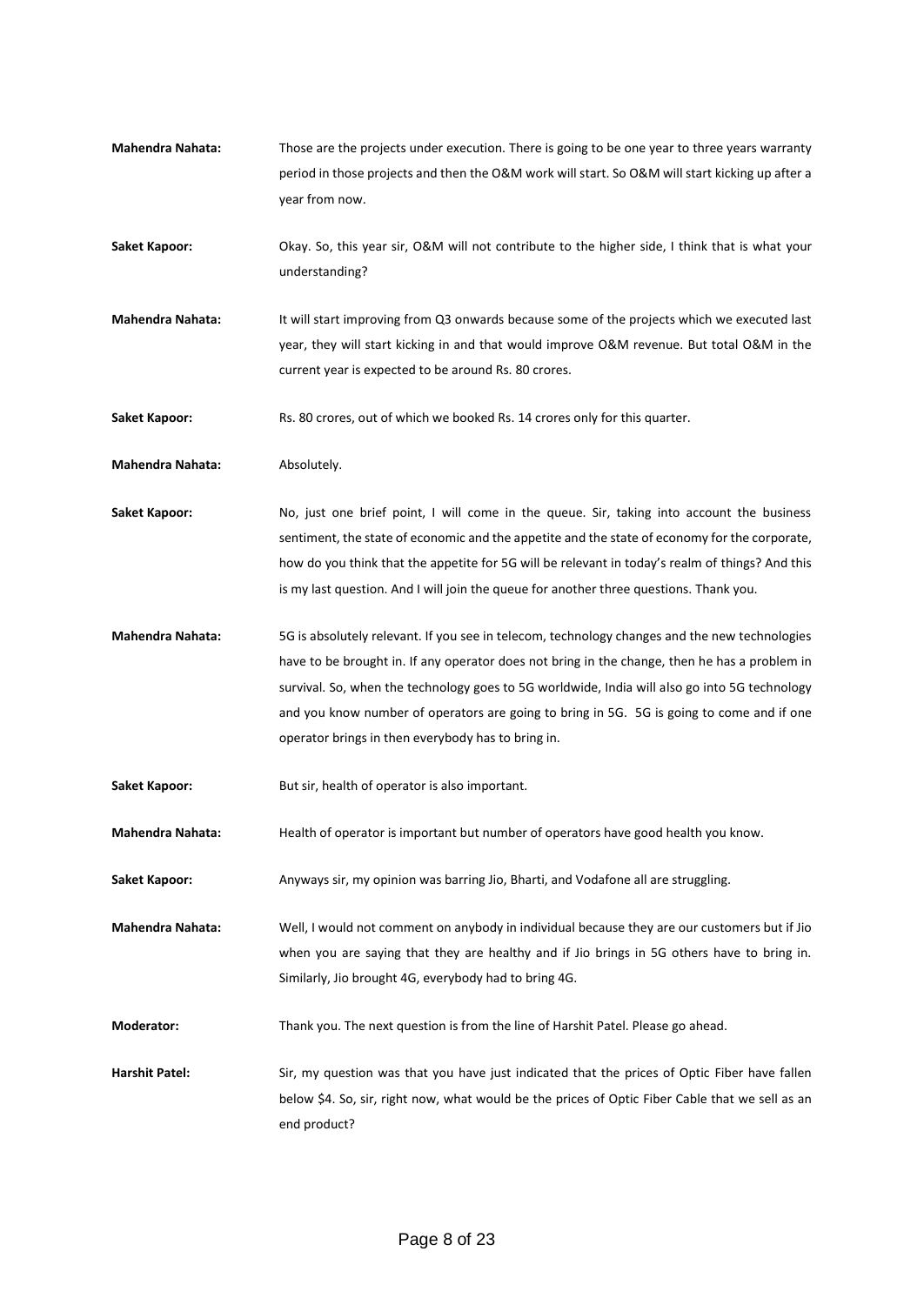**Mahendra Nahata:** Look you know Harshit, Cable price also depends upon size of the Cable. If it is 48 Fiber Cable the price is something. If it is 288 Fiber Cable, price is different. So, we cannot say what is the price of Fiber Optic Cable. But if I translate that into terms of Fiber on an average basis, it would be around Rs.900 to Rs.1,100 per fiber kilometers, it is a very rough translation, very crude translation, but that would be so.

Harshit Patel: Okay. So sir, this Rs.900 to Rs.1,100, what was it last year?

**Mahendra Nahata:** Last year it would have been about Rs.1,100 to Rs.1,300 maybe.

- **Harshit Patel:** Okay. So, sir I understand that the fall in fiber prices is more than the fall in fiber cable prices. So why would it had been the case when fiber is a more technically intensive product than the cable?
- **Mahendra Nahata:** Look there has been decrease in the fiber prices but fiber is not the only raw materials, there are other materials also in cable. Fiber would be let us say 40%-50% of the raw material costs and there are other 50%-60% raw materials. So, percentage wise, it cannot be the same because fiber in some case is 40%, in some cases 50% of the raw material costs, that has gone down. Other costs have not gone down. In one or two cases they have gone up like aramid yarn, they have little bit gone up. So, there cannot be a direct comparison. But yes, there has been a reduction of roughly about I would say 15% in the cable prices also.
- **Moderator:** Thank you. The next question is from the line of Tushar Sarda from Athena Investment. Please go ahead.
- **Tushar Sarda:** My question pertains to your gross margin. And based on the answers that you have given previously, it appears that it seems to be a short-term benefit due to fall in fiber prices. So, would this continue because the jump in margin has been quite substantial compared to the past?
- **Mahendra Nahata:** Tushar that is only one of the factors and if you look at our product mix on the segmented basis, Cable is only roughly about 25% of our total revenue. So, the contribution of reduction in the fiber price is only to that extent. Roughly about 75% of revenue is from the turnkey project execution. So, margin increase is coming from that direction in terms of higher turnkey execution rather than the fiber alone.
- **Tushar Sarda:** So what is the reasons sir therefore increase in the turnkey product margin because you know, in one quarter the jump is quite substantial. So, what is the different that you have done or what are the changes that have happened that you know the margins have gone up so much?
- **Mahendra Nahata:** One is that you know product mix. The product mix has been such that the contracts which we are executing at present are contributing good margins and these are the contracts which are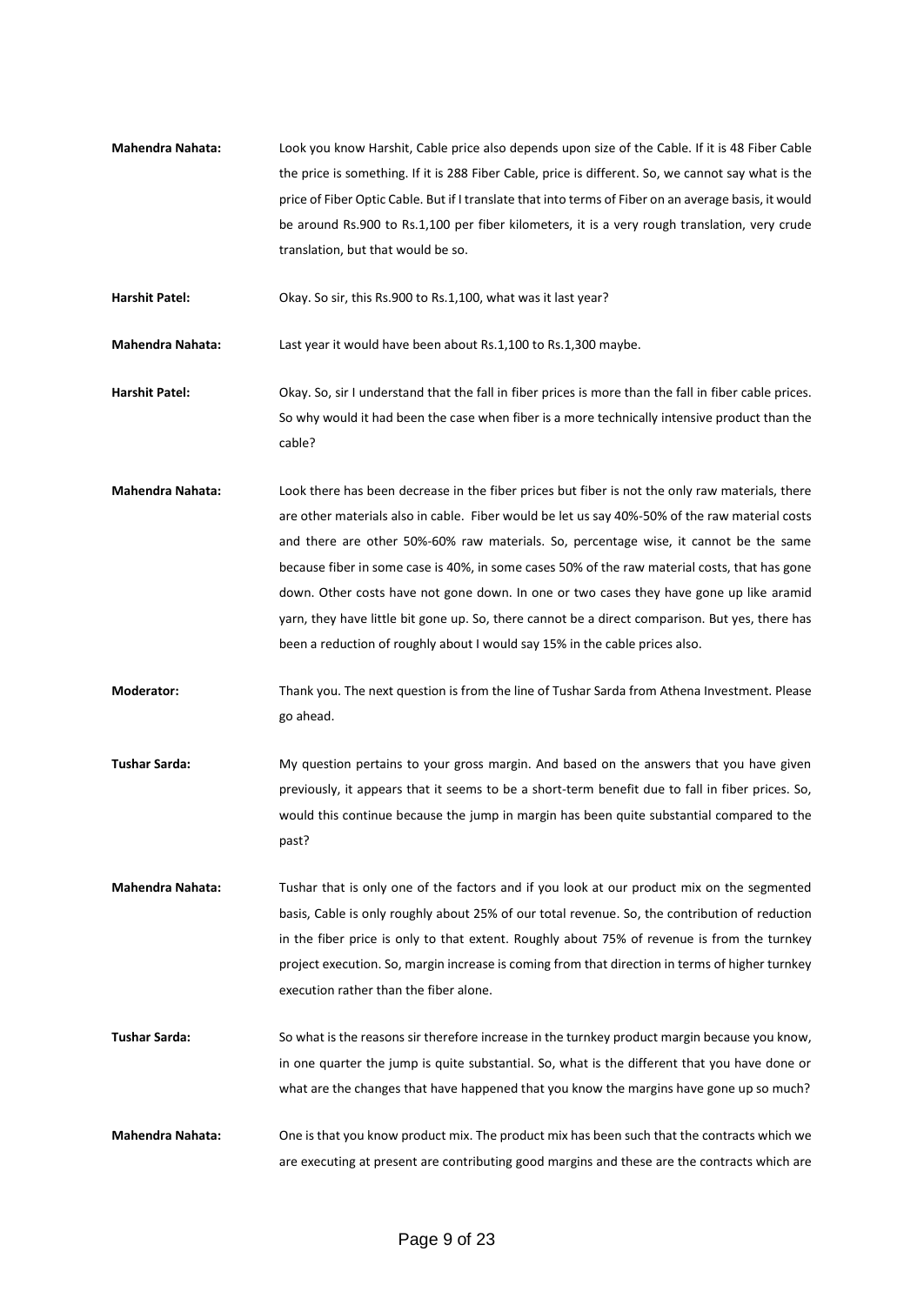going to continue for two years. Second, the whole efficiency factor has also kicked-in because we have been trying from last number of quarters to increase our efficiency and reduce our costs. So, if you look at the costs, they have not gone up in the same proportion as the revenue has gone up. So that has also resulted in better margin. So, revenue mix, efficiency, better utilization of resources as well as a good product mix as I said, have all contributed to better margins and these are sustainable because these orders are going to continue for next couple of years. We have also decided to be margin efficient for future biddings. Development of our own new products and O&M revenues will also get us better margins.

- **Tushar Sarda:** So we can assume 13% 14% EBITDA margins will continue for the current year and the next year at least?
- **Mahendra Nahata:** So, I would not give any forward-looking guidance, but yes, I can say that same orders are going to continue and it should be sustainable.
- **Tushar Sarda:** Okay. And your order book is around Rs.10,000 crores. So, what is the timeframe for execution that gets executed in next three years?
- **Mahendra Nahata:** Well, different orders have to be executed in different time frames. Fiber Optic Cable orders are two months - three months basis. Some of the contracts are going to be executed in 9 months to 12 months. Some are going to continue for 12 months to 18 months.
- Tushar Sarda: Okay. And would you give any guidance for turnover this year and next year?
- **Mahendra Nahata:** I would not give any guidance but the order book is there and the first quarter results are in front of you please. So you can draw your own inference**.**
- **Moderator:** Thank you. The next question is from the line of Sanjay Shah from KSA Securities. Please go ahead.

**Sanjay Shah:** Sir, can you highlight on the duty structure changes which has come in this budget? how they will impact us and what was the import content till now in India for that OFC?

**Mahendra Nahata:** Look, Sanjay, there has been increase in duty of Fiber Optic Cable by 5% and there has been increase in duty of 5% on fiber also. Now, in terms of increase in duty on Fiber Optic Cable, it is going to help us all local manufacturers because import particularly from China will become costly because there is now additional 5% duty, which was 10% earlier now it has become 15%. So, it helps local manufacturers. In terms of increase in duty of Optical Fiber by another 5% that is from 10% to 15%, it does not matter much to us because one, fiber is only one part of our raw material cost. But second, most importantly, our buying of fiber mostly it is from local sources. We buy from producers which are in India locally and as I said, our average purchase price right now is Rs.310 per kilometer delivered to our factory and that is not going to change.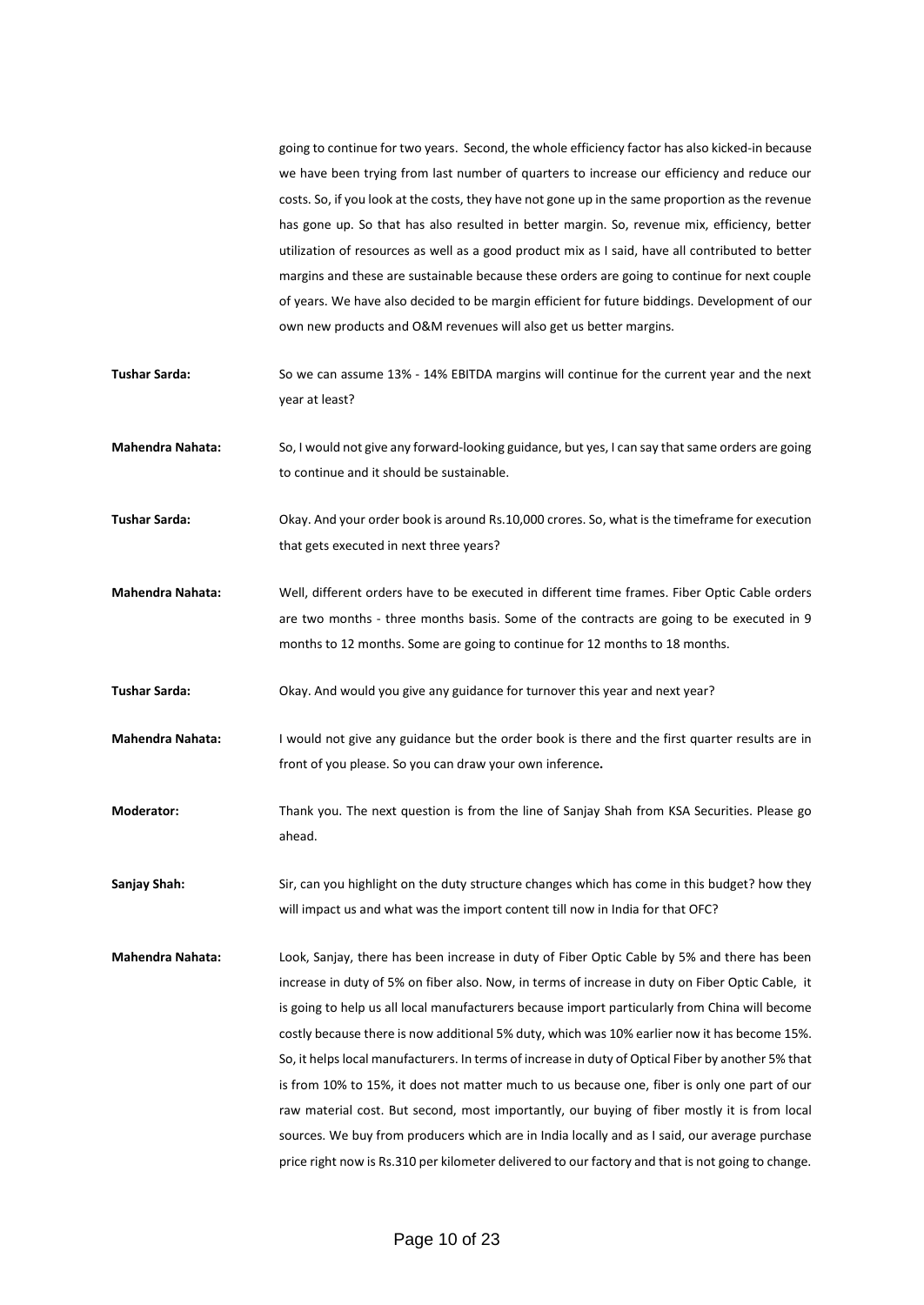So, one, the fiber though it is a main raw material but percentage wise, it is much less. Therefore, the impact is not that much visible. But moreover, our buying is all local, so import duty does not impact us. In terms of increase in cable duty, it helps us in terms of competition.

**Sanjay Shah:** So sir, in fiber, we procure from Corning, correct me if I am wrong.

**Mahendra Nahata:** They are one of the major suppliers.

Sanjay Shah: From Pune?

**Mahendra Nahata:** Yes.

**Sanjay Shah:** Sir, now, we have IPR ownership. So can you help us to understand what is this ownership and how it helps us and what will be benefits to us in future?

**Mahendra Nahata:** Now, we are constantly endeavoring to design more and more products in our Company. And that increases our IPR. And once you have IPR, you have ownership of the product. It is your own product, and raw material cost is in your hands. You are not buying any specific customized chipset or anything from anybody that helps you securing your components and better prices. So, it helps reducing our costs. So, with the cost reduction, our competitiveness becomes better and profit margin increases.

**Sanjay Shah:** So, can you name few of the products which we have this IPR?

- **Mahendra Nahata:** Yes, sure. should One example is that of the software which we have for Security and Surveillance. It is our own product and where the software ownership is with us. Then the Wi-Fi product which we have created just now and that is under our ownership. Then UBR, Unlicensed Band Radio, which is a micro radio backhaul, that is our own ownership. Then cloudbased management system is a software product, which is again our own product, which is completely our ownership. So these are few examples. And right now, we are working on few more products, which include Defence products like Electronic Fuses which I had mentioned in my last conference call also, which is under design with an R&D partner. We are also now taking up design of surveillance radars in our R&D facility of our subsidiary Company Raddef which we had acquired last quarter in Bangalore. So we just designed some of them and some we are now undertaking to design.
- **Sanjay Shah:** Sir, continuing to that your reply, can you guide us, when this all products will be revenue accretive?
- **Mahendra Nahata:** Like Wi-Fi and UBR and this cloud-based network management system, they would all start giving revenue in probably I would say third quarter of the current year starting from somewhat from second quarter but mainly starting from third quarter. Major revenues will start accruing from the next financial year from products which are UBR, Wi-Fi and cloud-based network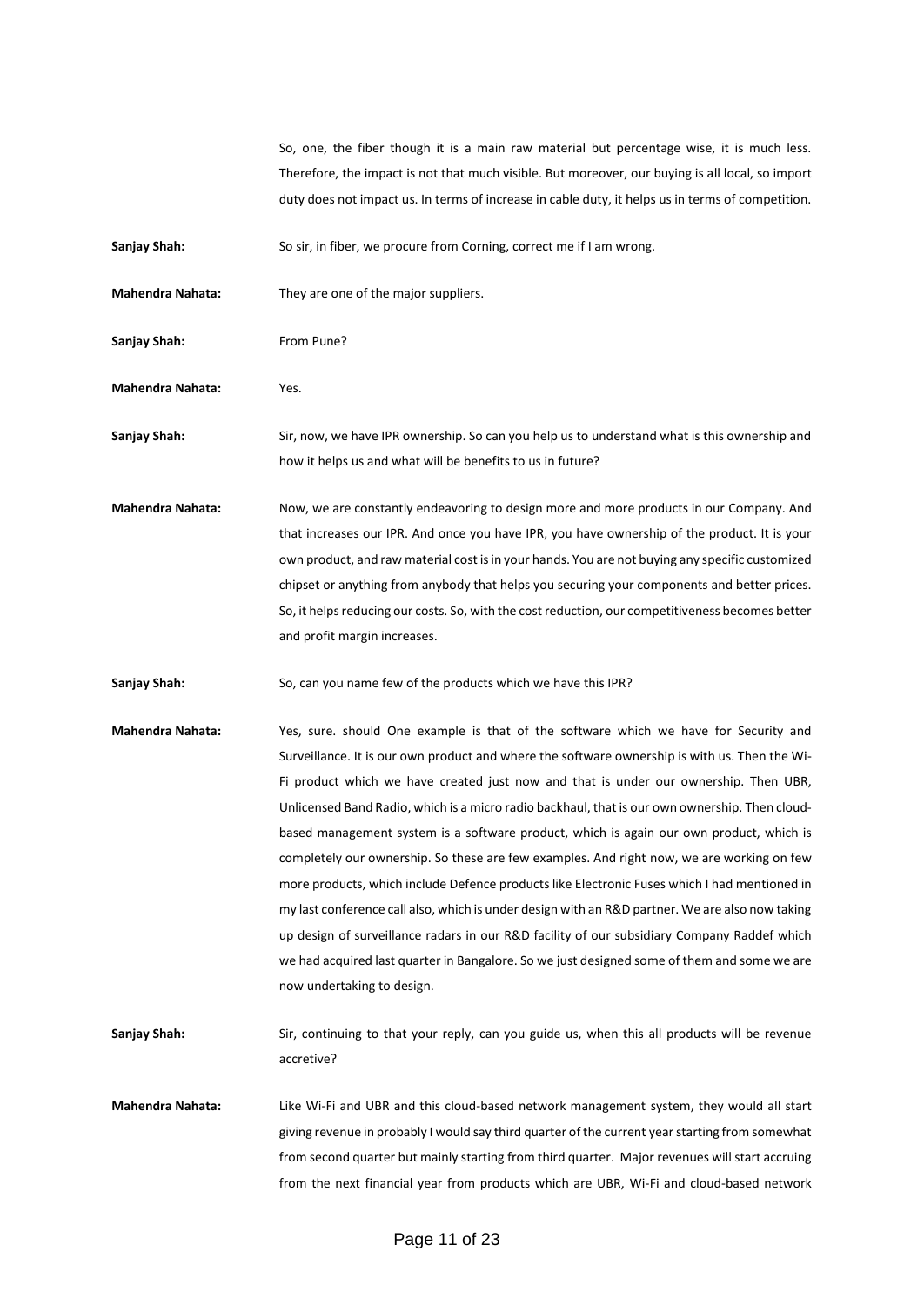management system. The other products, which I am talking about like Electronic Fuses and the Surveillance radar etc., I would say revenue from those products will start coming from the financial year which is 2021 - 2022.

- Sanjay Shah: Okay. So, these all three products which we take into account, what size you see that opportunity in India market?
- **Mahendra Nahata:** Opportunity is very big. Wi-Fi for example will be required in millions. UBR is completed, V band is under design which will be completed in quarter three to quarter four. There is huge potential. I would say you know couple of thousand crores. The whole idea Mr. Sanjay, what we have is one we have strong order book ensuring sustainable revenue going forward and with our own designed products will see higher profitability.
- **Sanjay Shah:** Great, sir. Sir, good luck to you. And my last question to Mr. Jain, what will be a tax obligation this year percentage wise?
- **Vijay Raj Jain:** Tax obligation will be 34% but the payout will be 22% only.
- Sanjay Shah: **Because of MAT or?**
- **Vijay Raj Jain:** Because of MAT.
- **Moderator:** Thank you. The next question is from the line of Dalpat Mehta from Suncity Advisors. Please go ahead.
- **Dalpat Mehta:** So, my question is regarding, first this OFC, what I assumed it with the capacity expansion at Hyderabad, the total capacity will be 22 million fiber kilometer cable, okay? So, will you tell please, what is the market share of the HFCL and how much is the capacity utilization versus the full capacity installed and how much revenue it will be part of the total revenue as you told that at present it is 25%. Second thing is regarding you have given figures for the international global demand and capacity of around 600 million and 500 million. So can you tell what is the capacity and utilization in India? And the third one is your interest part has gone from Rs.15 crores to Rs.22 crores in this quarter. So what is the debt situation, the total debt and the interest part for the year and how you plan to reduce it?
- **Mahendra Nahata:** Answer to your first question is that I informed over the last conference call that we have put on hold our Hyderabad capacity expansion for Cable. We are completing the civil works of that plant but not installing machinery because of the lowering of the cable demand at this point of time. Whenever our cable demand increases, we will be able to put up the machines and start the facility very quickly. And we have spent about Rs.11 -12 crores for creation of civil facility and around Rs.8- 9 crores more spend in next few months' time. So, Hyderabad capacity is put on hold without there being any machinery bought. So, that is the first point I would like to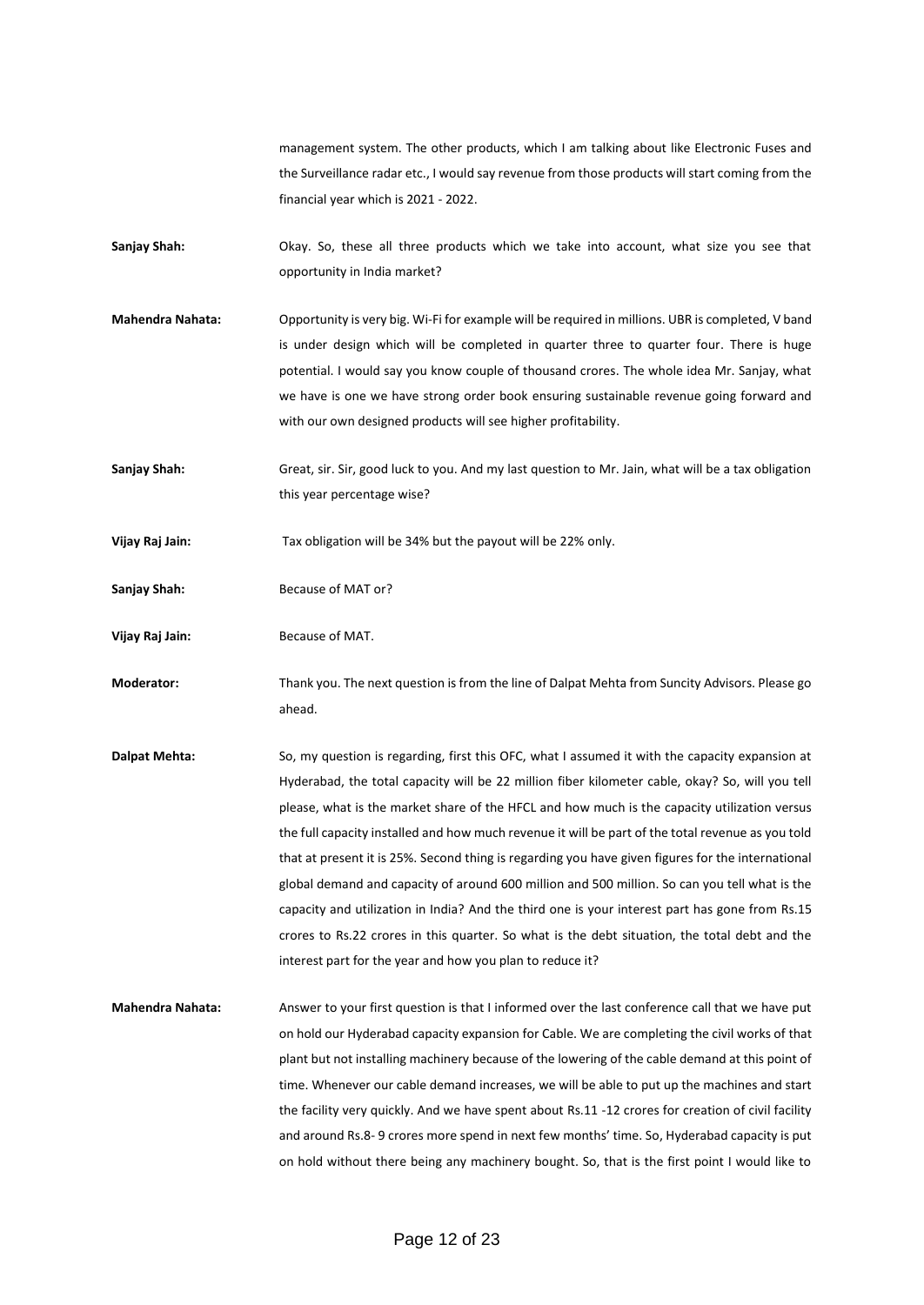highlight. Current capacity including our factory in Goa and Chennai right now is about 15 million fiber kilometers, which is now getting extended to 18.5 million fiber kilometer with the current expansion which is going on in Chennai. And we expect that on overall year basis, we will be able to use 100% of this capacity, capacity utilization will be almost 100% for this 15 million plus 3.5 million which is being added now 18.5 million. In terms of our revenue, we expect to be roughly about Rs.1,600 crores from the Fiber Optic Cable business. Because capacity of 18.5 million from 15 million shall come into effect during the mid of this year.

**Dalpat Mehta:** So it will be around 33% of total revenue?

**Mahendra Nahata:** I do not know how much is the total revenue. But I think, it will be less than that.

**Dalpat Mehta:** Yes, just an estimate. And the Indian demand and capacity and interest part?

- **Mahendra Nahata:** Look, Indian demand is roughly about 40 million to 50 million fiber kilometer at this point of time. In the future, we have FTTH coming in, 5G coming in and the slowness which is happening now going away, this demand may increase to 60 million to 70 million. Right now capacity utilization on overall basis in terms of entire industry, I would suspect it is not more than 50%, on overall industry basis. But we are not impacted by that because we have some of the customers which are our long-term customers and they buy cable from us. Further, we are exporting to large number of countries and we also supply to turnkey implementation partners of the BharatNet project, like Larsen & Toubro, Tata, ITI, Bharat Electronics. These are the kind of companies we supply, who are implementing the Fiber Optic Cable projects on a turnkey basis for BharatNet. So we are not much impacted by this slowness, except the fact that we have put the Hyderabad facility on hold because we saw that if we put up that kind of additional capacity of 10 million, we will not be able to utilize it fully. So we have put that on hold. And also, the question of interest Mr. Jain will answer.
- **Vijay Raj Jain:** So our gearing is very-very comfortable at 0.39. The total borrowing as on 30th June was Rs. 634 crores, which is not much. But the increase in finance cost is because there is a change in revenue mix and the customer profile. So, we are executing lot of projects for this BharatNet and Defence and other customers where we are required to submit bank guarantees and then for procurement, we are required to open some LC's also. So a lot of non-fund based limits are required. So that has increased our finance costs. And secondly, there has been change in one Accounting Standard -116 on Leases this year. So part of the rent is booked as finance costs as per the Accounting Standards. So that has increased the finance cost.

**Dalpat Mehta:** Sir, we are also exporting to this Trans Adriatic and can you tell me what is the export percentage versus domestic for OFC?

**Mahendra Nahata:** This Trans Adriatic is finished long ago, it is no longer there. This was a project which finished couple of years ago. So, that is not the current project. But last year FY 2019, exports were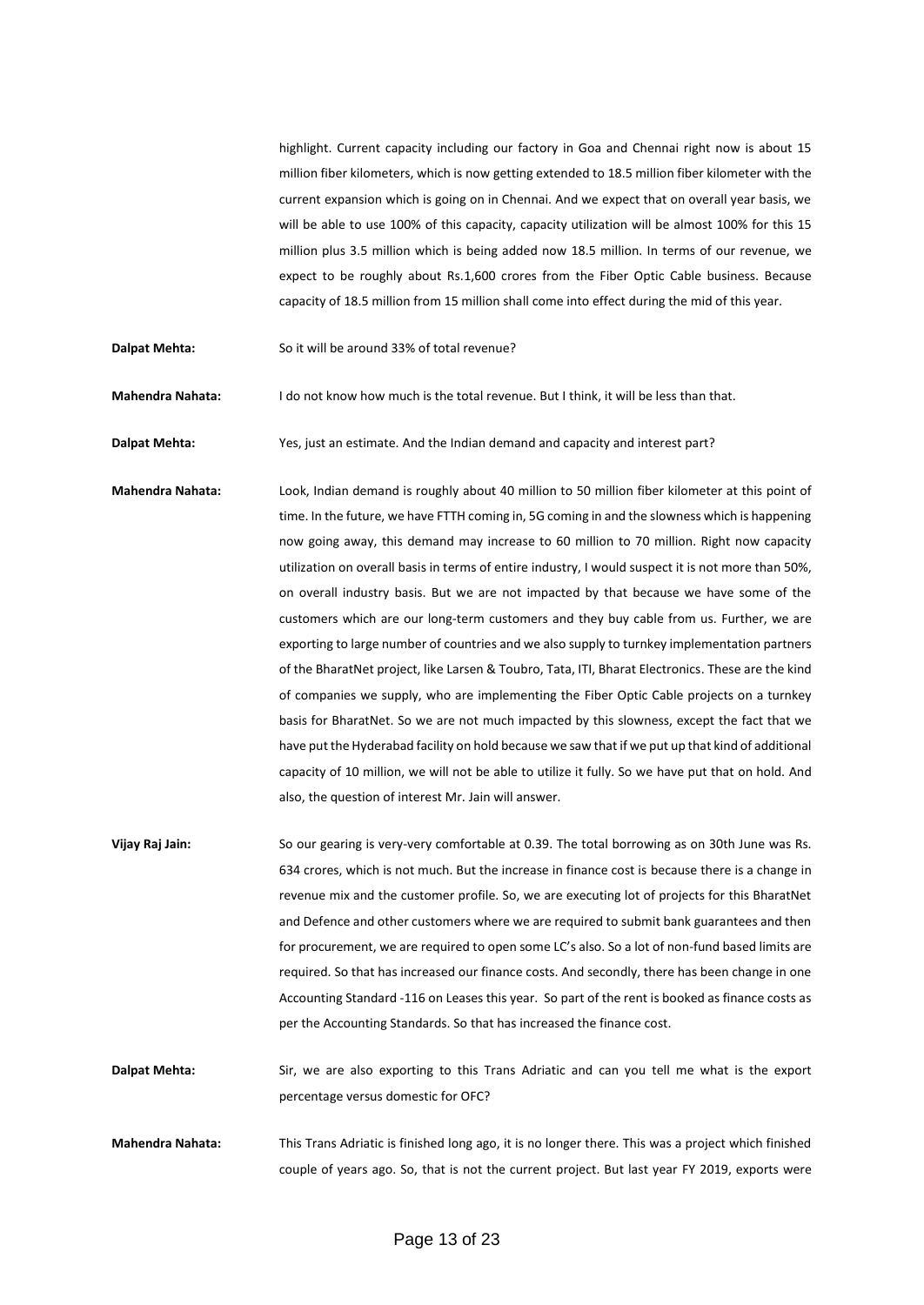close to Rs.100 crores. This year we expect it to grow because we are increasing our presence in the export market. The target of export is about Rs.400 crores to Rs.500 crores in three years' timeframe.

**Dalpat Mehta:** So this 4x to 5x.

**Mahendra Nahata:** Yes, roughly about 4x to 5x.

**Dalpat Mehta:** Okay. Sir, last question, about the Smart Cities. How many orders we have for the Smart Cities or is completed or going on?

**Mahendra Nahata:** Look, I would not call it Smart Cities. It is more of the Surveillance related projects. We call it Smart& Safe City and Surveillance projects. These are not only city based but for example, Air Force comes out with tenders of Surveillance systems for their bases or Army comes out for cantonment, Railway has come out with large tender for some 700 Railway Station Surveillance. So, these are Surveillance projects. We have not taken into account any revenue projection in the current year. We expect that revenue will start in form the next year from some of the tenders which we are participating in this year. This is another area which we have taken for our business in the next year to ensure sustainability of the revenue. Apart from this, another area as I informed last time in my conference call also is that, we are taking up Railway signaling. So Railway Signaling, Surveillance products, Defence products, these are going to bring in more sustainability to our business and more profitability also. So that is how it is.

**Moderator:** Thank you. The next question is from the line of Saket Kapoor from Kapoor Company. Please go ahead.

**Saket Kapoor:** Firstly, sir, I was just missing the link, which project will be commissioned and which is put on hold?

**Mahendra Nahata:** Optical Fiber Project would be commissioned around November and Fiber Optic Cable's new project which we were doing in Hyderabad has been put on hold.

**Saket Kapoor:** Okay. Secondly, sir, how have been the pre-form prices from which the Optic Fibres are prepared and what is the availability scenario in the market?

**Mahendra Nahata:** Look, as far as availability is concerned, it is abundant right now because as the fiber capacity had increased, the pre-form capacity had also increased. Right now, there is an excess capacity of about 30% for pre-form than the fiber manufacturing facility. The prices have come down which were roughly about \$160 per kilogram in the last year as a peak of the demand, now it is less than \$90.

Saket Kapoor: Okay, and this is going to be sustainable, since you are telling it is excess by a margin of 30%.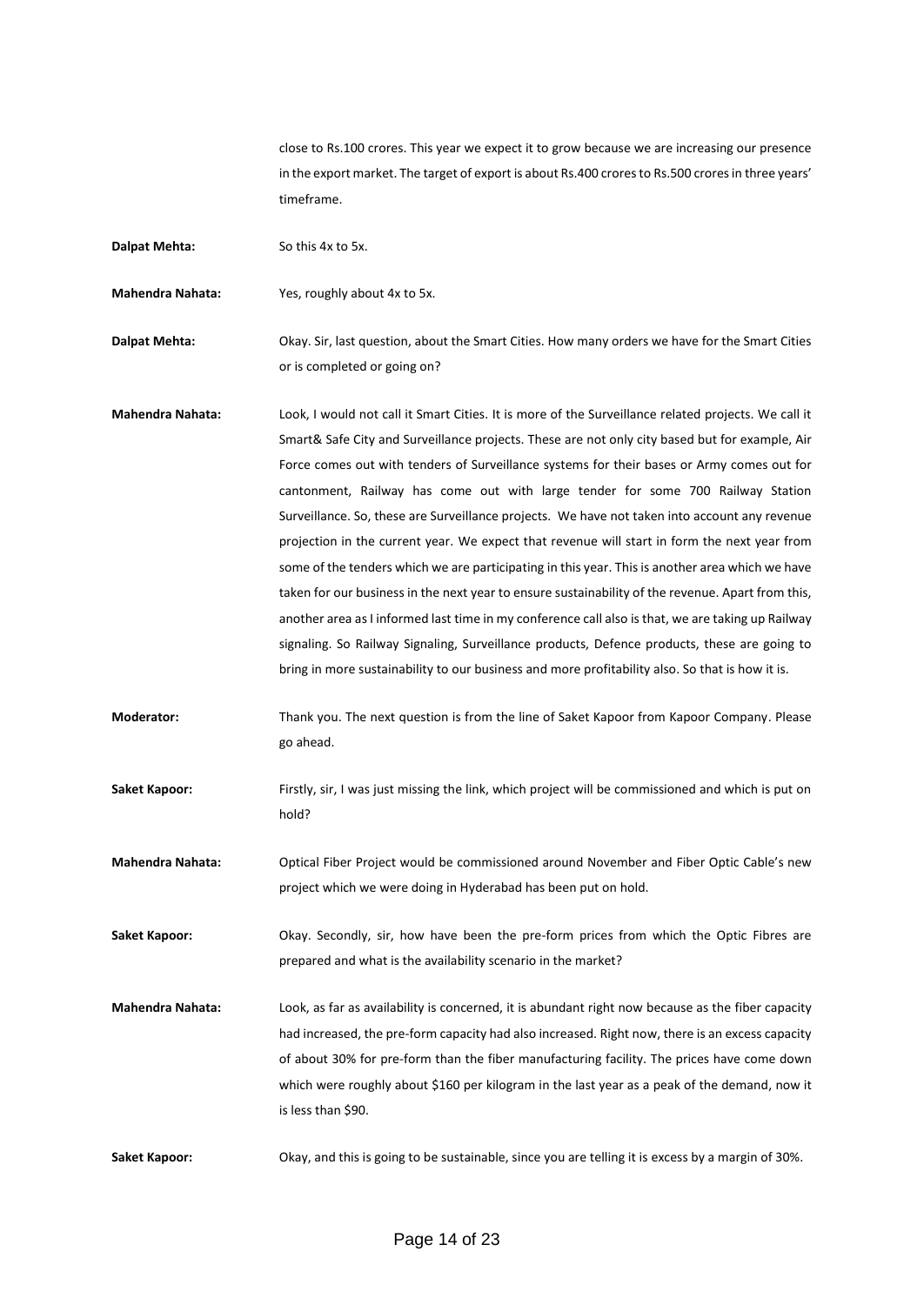- **Mahendra Nahata:** Yes, this is going to be sustainable. Till the time the cable demand does not go up, it is sustainable. If the cable demand goes up, fiber demand also goes up and if the fiber demand goes up pre-form demand goes up. Otherwise it is sustainable.
- **Saket Kapoor:** Okay. Sir, in the EPC who are our nearest competitor? And sir, if we can take the entire size of the EPC segments in which we are operating what could be some percentage of our market share if you could give some idea on that?
- **Mahendra Nahata:** Major competitors would be Larsen & Toubro, ITI, Bharat Electronics, Sterlite, Vindhya Telelinkin different segments we operate in. There are number of such competitors. There is no peer operating in all segments that we do. The total market size I have not estimated because it brings into Defence, it brings into Railways, it brings in Surveillance products, it also brings in BharatNet. do not have any number right now but it is going to be very-very large running into billions of dollars.
- **Saket Kapoor:** Okay. Bharat Electronic is also a peer competitor.
- **Mahendra Nahata:** Yes, it has come up as a competitor very recently.
- **Saket Kapoor:** Okay. You have received order for Optic Fiber Cables I think so, this has been updated on the exchanges today itself, it is from Bharat Electronic only.
- **Mahendra Nahata:** That particular tender we did not participate because we had given a quotation to Bharat Electronics, so we did not want to compete with our own possible customer. As Bharat Electronics won, they floated the tender, and we were L1, other manufacturers were L2, we got 70% of the contract, the other one got 30% at our price.
- **Saket Kapoor:** Okay, sir. And sir, the previous order also 9th July which you got from the BSNL what was the total size of the order, sir, we got I think so Rs.187 crores.
- **Mahendra Nahata:** Rs.186 crores and this was expansion of order for the NFS project of DWDM which we were already implementing.
- **Saket Kapoor:** Okay. So, no other players were there, the entire size was our only or some other players were also there?
- **Mahendra Nahata:** The entire order came to us.
- **Saket Kapoor:** The entire order was to us only, sir.
- **Mahendra Nahata:** The current contract which were executing, it cannot be to anybody else.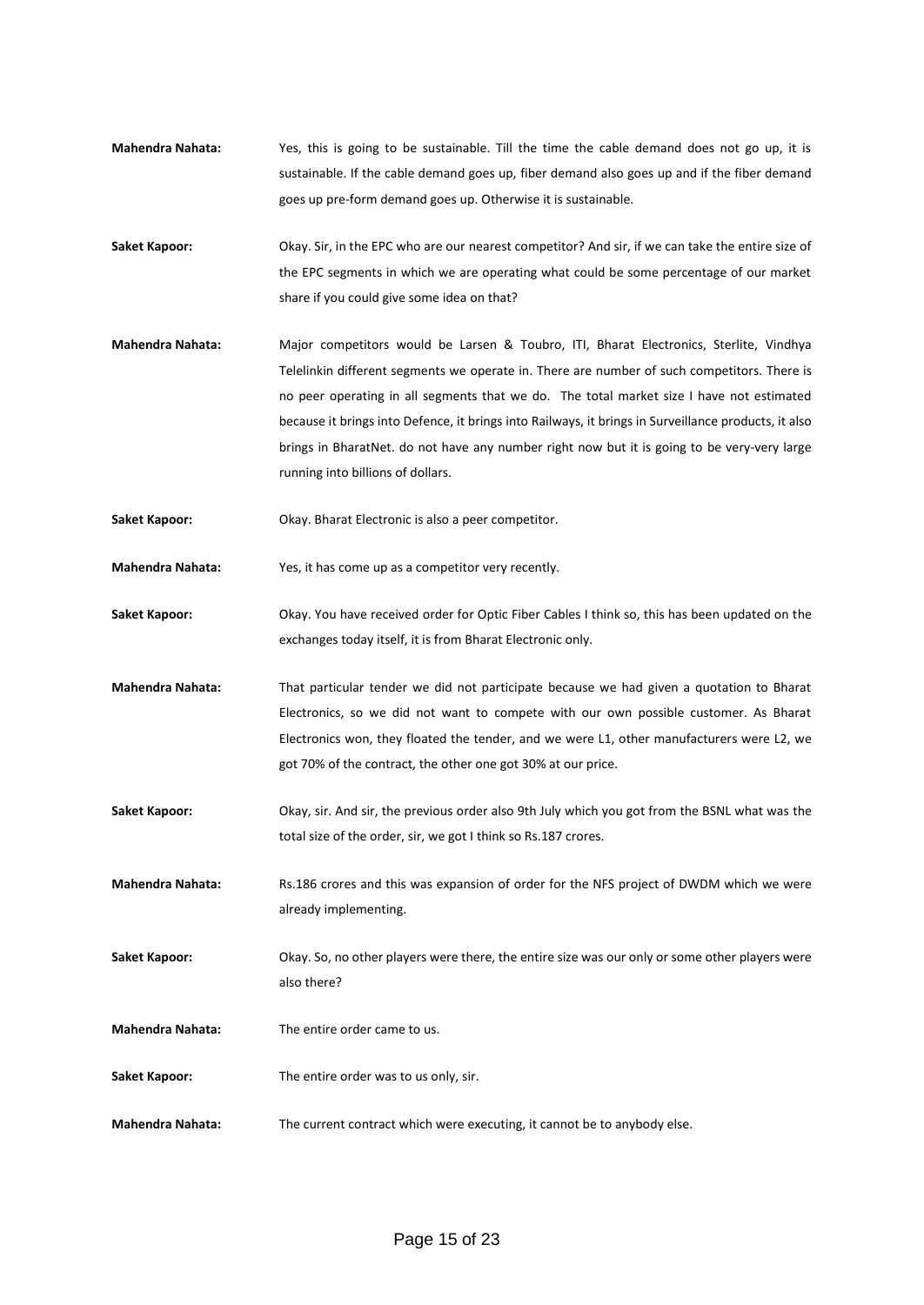- **Saket Kapoor:** Okay, sir. Sir, if I come to your Presentation part, there you have given capital market information also sir.We are very long-term investors and remain invested in your company for last more than 10 years now. So, what could be the factors wherein our stock prices have always languish and have remained below par then the peers also and what steps other than these the way you are educating us what else is needed to be done so that we can at least stand at par with the other listed player and in continuation to this sir, I would suggest that sir, you are meeting investors in conferences and holding con-calls also, you should also try to meet your existing shareholders in the metros. I am talking about the four metros of the country at least getting views from them with people who are still invested in your Company for over now I think so more than a decade. And one point about this preferential allotment, has this entire part being exercised by the promoter and the non-promoter category? The entire money has been received, 100%?
- **Mahendra Nahata:** I will answer all your question one by one. Yes, number one, entire warrants have already been exercised, the money has been received. Number two, I welcome your suggestion that we should be meeting investors in four metros and we will definitely try to do that. Number three, when it comes to share prices, look we have no comments to offer in that. We can only say that we can educate investors about the Company, what it is doing, what is business and all that but on share prices we are not able to comment anything.
- **Saket Kapoor:** Sir, in the non-promoter list in case of the preferential allotment, we found the name of Mr. Shankar Sharma also. So, what were the criteria on the basis of which the allotment was made to him?
- **Mahendra Nahata:** It is preferential allotment.
- **Saket Kapoor:** No, but how did we select Mr. Sharma only in the non-promoter category. How was he privilege to get the allotment, what was the process I would like to understand?
- **Mahendra Nahata:** There were other investors also, besides Mr. Shankar Sharma, who belonged to non-promoter category. The preferential issue was made after complying with all the requirements of the Companies Act and SEBI Regulations.
- **Saket Kapoor:** Yes. He is a prominent name, sir so I named him that was the point. And we should also sir come up with AGM dates also post our Q4 numbers to give clarity when the AGMs and the dividend would be distributed**.**
- **Mahendra Nahata:** Board has not yet fixed the date of next AGM. It may be tentatively in the last week of August. We will inform as soon as it is decided by the Board.
- **Moderator:** The next question is from the line of Abhishek Joshi from CGS-CIMB. Please go ahead.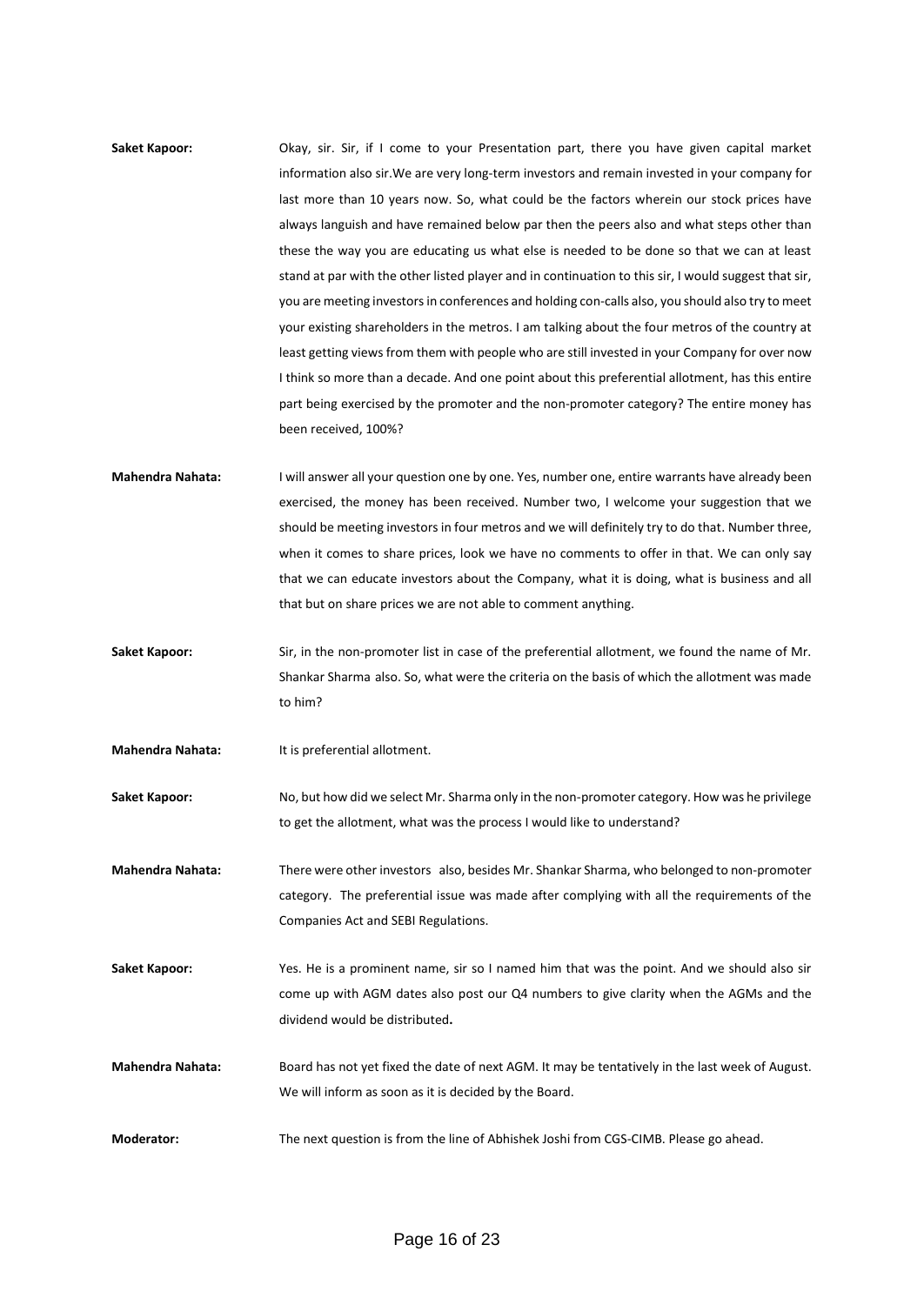**Abhishek Joshi:** Sir, any plans of the promoter in the future to reduce the pledged shares or release the pledged shares?

**Mahendra Nahata:** Yes, I can tell you, it is a good question and I must give you some details on that. In terms of pledged shares, if you look at of the total pledge, 49% of the shares are pledged to group of lenders of the Company. 75% of the said 49% is towards working capital loans of just Rs.75 crores that is Rs.38 crores fund based and Rs.37 crores non-fund based. So as and when the loans are repaid, we will be talking to the banks to release this pledge. So, this would mean that almost I would say 37% of the said 49% shares would be returned back to the Company once this loan is repaid which is about Rs. 75 crores not much.So, with this Rs. 75 crores liquidation, we should be able to release the said pledge.Then balance 25% of 49% is toward working capital loans of Rs. 1,424 crores out of which fund based is Rs.261 crores and Rs.1163 crores is non-fund based which we expect to continue for a longer-term as the working capital loans are there. Now 13% of the holding which is apart from the 49%, stands pledged against a project specific performance Bank guarantee (PBG) which we have given, so this I believe would be liquidated soon. Further, 7% of the holding is pledged on account of interim security for upcoming Fiber manufacturing facility in Hyderabad. This will also be released by March 2020. So in summary, 13% promoter holding on account of PBG, 7% on account of the term loan to Fiber factory would be released back in the current financial year, the 75% of 49% when the loans become due and we repay this will be released as well. So, one thing I would like to emphasize none of the promoters holding has been pledged against promoter's personal liabilities or any third party obligation. It is all for the purpose of the Company's loan, not for any personal or third-party loan. You can see the promoters have extended support to the Company by our pledge.

**Abhishek Joshi:** Sir, what kind of outlook is there on our working capital requirement because it has I think, increased quite significantly in the last one year or two years?

**Mahendra Nahata:** Yes, because the revenue has increased significantly and therefore, the working capital requirement has increased but most of it is non-fund based. And non-fund based is required for giving performance guarantee, EMD deposit, opening of LCs - letter of credit from the supplier. Fund based has gone up only marginally.

**Abhishek Joshi:** So what would be our working capital, it is right now? And what guidance can you give on that like in the coming quarters?

**Mahendra Nahata:** So right now we have sanctioned facilities of Rs.1,560 crores including project specific limit out of which Rs.300 crores are fund based and remaining are non-fund based. And current year, we are expecting further increase of around Rs.230 crores or so entirely in non-based. No fund based limit enhancement is being planned during current year.

Abhishek Joshi: No, no, I am asking all to working capital days.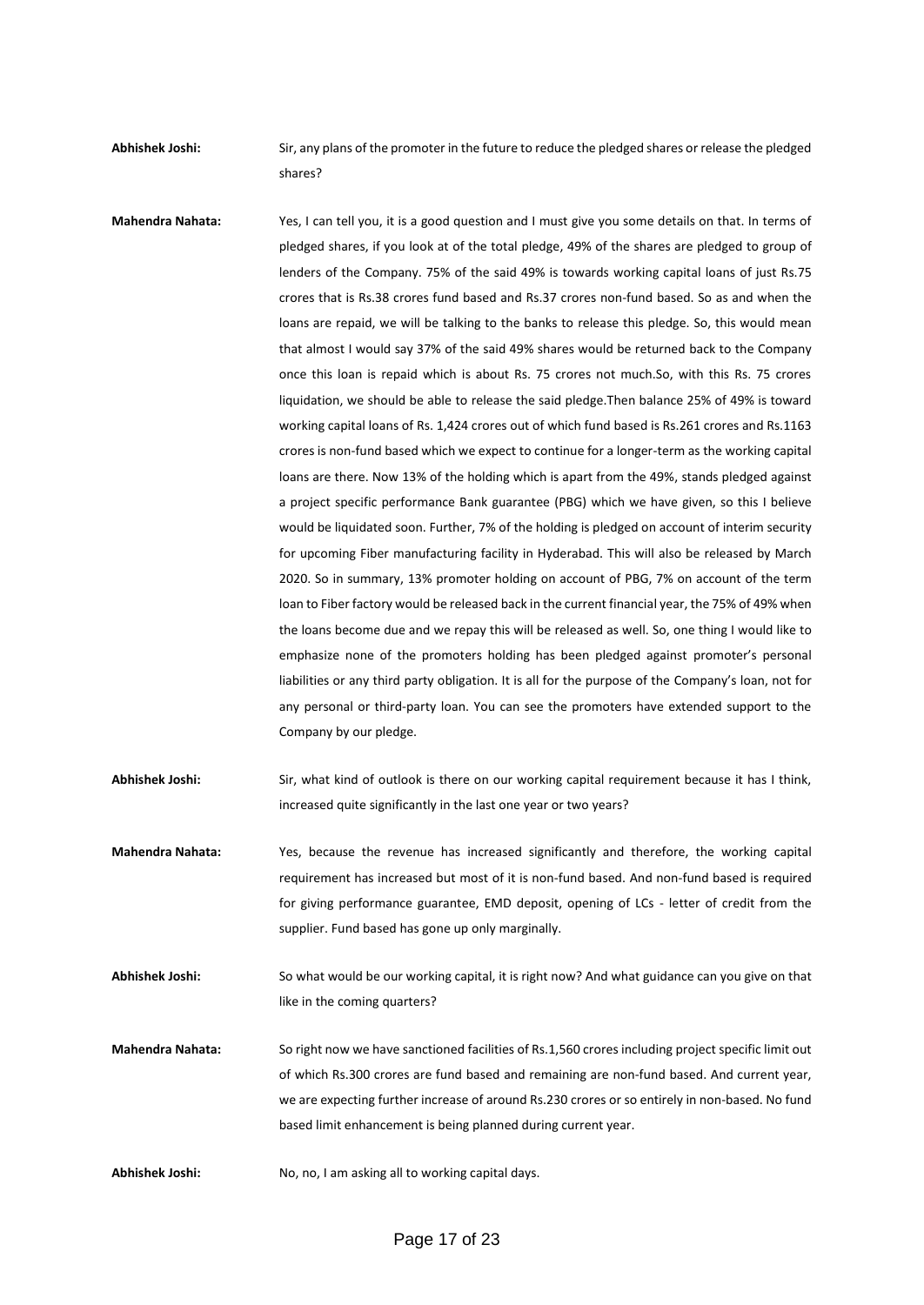| <b>Mahendra Nahata:</b> | Working capital days.                                                                                                                                                                                                                                                                                                                                                                                                                                                                                                                                                                                                           |
|-------------------------|---------------------------------------------------------------------------------------------------------------------------------------------------------------------------------------------------------------------------------------------------------------------------------------------------------------------------------------------------------------------------------------------------------------------------------------------------------------------------------------------------------------------------------------------------------------------------------------------------------------------------------|
| Abhishek Joshi:         | Yes.                                                                                                                                                                                                                                                                                                                                                                                                                                                                                                                                                                                                                            |
| <b>Mahendra Nahata:</b> | Working capital days, we have significantly improved last year and we hope to continue with<br>that cycle. So our debtors, I think it was 140 days it came down to 114 days.                                                                                                                                                                                                                                                                                                                                                                                                                                                    |
| V. R Jain:              | 114 days. So we expect to continue in the same range. And I would also like to add that at any<br>point in time see, we always analyze the data at the end of the year or at the end of the quarter<br>where it will always look to be on higher side because the most of the turnover or the<br>dispatches take place or the billing happens in the last days of the month. And secondly, the<br>turnover reflected is the net of GST, whereas the receivables are inclusive of GST. So those<br>factors should be considered while analyzing these details. On gross sales basis, Debtors should<br>be around 100 days or so. |
| <b>Moderator:</b>       | Thank you. The next question is from the line of Rajashree Dey from Vivriti Capital. Please go<br>ahead.                                                                                                                                                                                                                                                                                                                                                                                                                                                                                                                        |
| <b>Rajashree Dey:</b>   | Sir, my question is you are having Rs.10,000 crores order book. How much of this is executable<br>in the current year? And sir, what is the Jio's contribution in this entire order book?                                                                                                                                                                                                                                                                                                                                                                                                                                       |
| <b>Mahendra Nahata:</b> | Look, Jio's contribution is roughly about 20% and out of the current order, the executable<br>portion would be roughly about Rs.2,500 crores to Rs.3000 crores.                                                                                                                                                                                                                                                                                                                                                                                                                                                                 |
| <b>Rajashree Dey:</b>   | Okay, sir. And my last question is, there is any possibility of further equity dilution?                                                                                                                                                                                                                                                                                                                                                                                                                                                                                                                                        |
| <b>Mahendra Nahata:</b> | No, we do not foresee any such proposal at this moment of time.                                                                                                                                                                                                                                                                                                                                                                                                                                                                                                                                                                 |
| Moderator:              | Thank you. Ladies and Gentlemen, as per the time constraint, I would now like to hand the<br>conference over to Mr. Mahendra Nahata of Himachal Futuristic Communications Limited.                                                                                                                                                                                                                                                                                                                                                                                                                                              |
| <b>Mahendra Nahata:</b> | But you know, if there were questions, I am ready to answer, not a problem.                                                                                                                                                                                                                                                                                                                                                                                                                                                                                                                                                     |
| Moderator:              | Sure, sir. The next question is from the line of Tushar Sarda from Athena Investment. Please go<br>ahead.                                                                                                                                                                                                                                                                                                                                                                                                                                                                                                                       |
| <b>Tushar Sarda:</b>    | Yes, mine is more request rather than a question. I am not currently shareholder, but I like your<br>results, in last two years - three years the growth has been good. But when I go through the<br>presentation, there is really not much information to understand the business of company. So<br>if you could include more information in terms of what products, what projects and what type<br>of customers? That would really be helpful?                                                                                                                                                                                |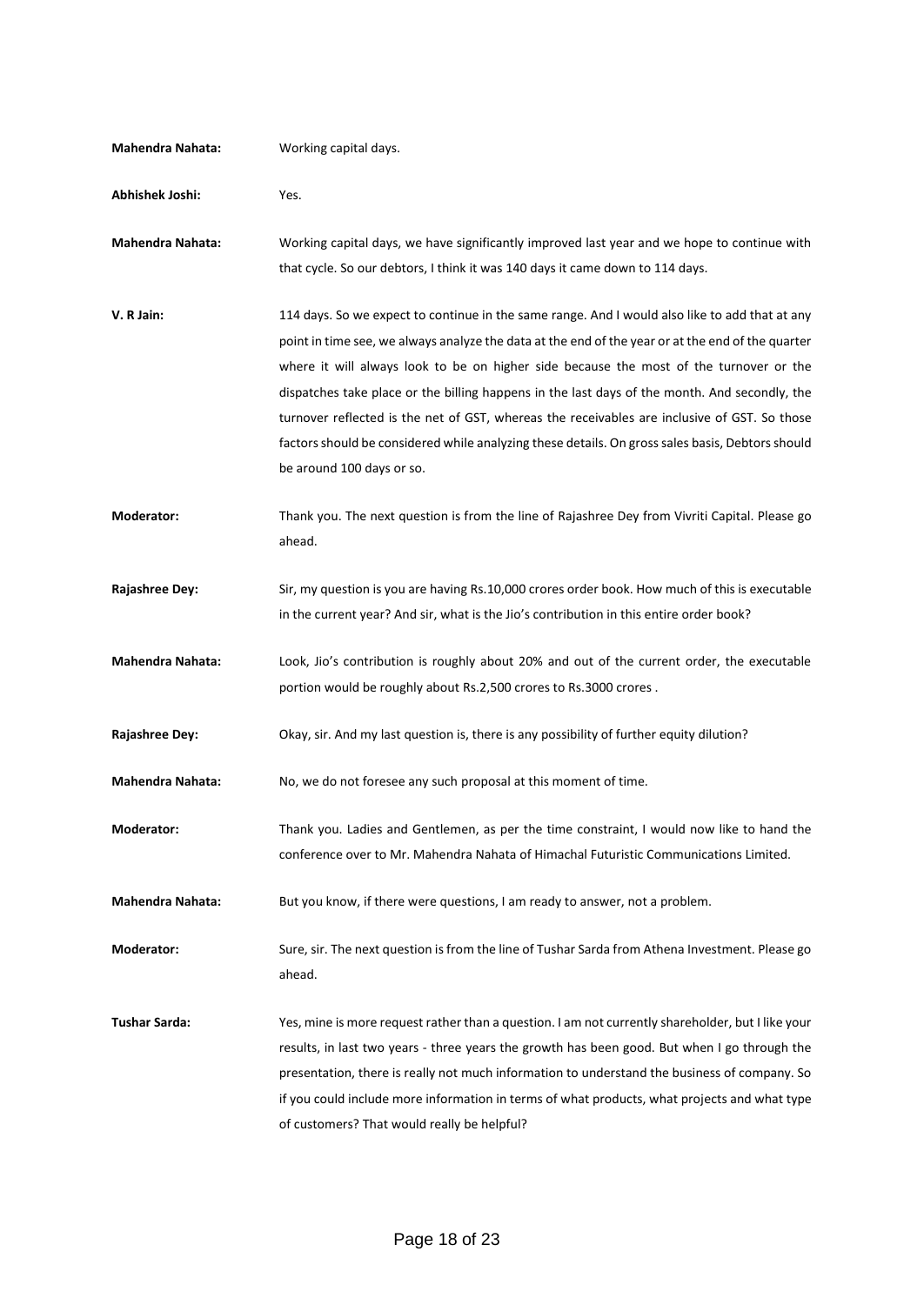- **Mahendra Nahata:** Sure. I think we have more detailed Presentation circulated in March and it is on the website. In that, you can find more details which includes the products and the kind of products we have, kind of clients we have etc.
- **Tushar Sarda:** I will start to work through that. Thank you, sir.
- **Moderator:** Thank you. The next question is from the line of Mehak Sethi from Almondz Global Securities. Please go ahead.
- **Mangesh kulkarni:** Yes, this is Mangesh kulkarni here. Sir, I just wanted to know about we procure some of our fiber from the Corning. So what is their capacity in India? You have mentioned about overall capacity of around 60 million in the India
- **Mahendra Nahata:** Mangesh, I have no idea what is the capacity of Corning our supplier.They do not divulge their capacities at all.
- **Mangesh kulkarni:** Okay. And what percentage you take from them of our total this thing?
- **Mahendra Nahata:** I think, we would be taking roughly about 70% from them.
- **Mangesh kulkarni:** Okay. And do they have preform capacity also?
- Mahendra Nahata: Right now, I do not think they produce preform in India.
- **Mangesh kulkarni:** Oka. Sir, my question is about these Railways. We are very bullish on Railways and mentioning around Rs.70,000 crores kind of this business opportunity over the next few years. So, when do you expect to get these orders from the Railways?
- **Mahendra Nahata:** The first for that kind of a business, opportunity has come up. There are four tenders expected. I do not know for how much but Rs.2,500 crores or something like that, okay. There would be probably one and we would be participating in them sometime in August and September. One can expect orders maybe around fourth quarter of the current financial year. Now, whether we get the order or not I do not know at this point of time but the orders would be placed in my opinion by Q4 of this current financial year.
- **Moderator:** Thank you. The next question is from the line of Hardik Vyas from Economic Times. Please go ahead.
- **Hardik Vyas:** Sir, I have a couple of questions. Sir, in the first-half of the calendar year 2019, what has been the order inflow for us and what is likely to be the pipeline going ahead?
- **Mahendra Nahata:** I can talk about the current quarter. You know, in the current quarter as I said, we have received APO of roughly about Rs.2,000 crores for one of the Army projects which is part of this Rs.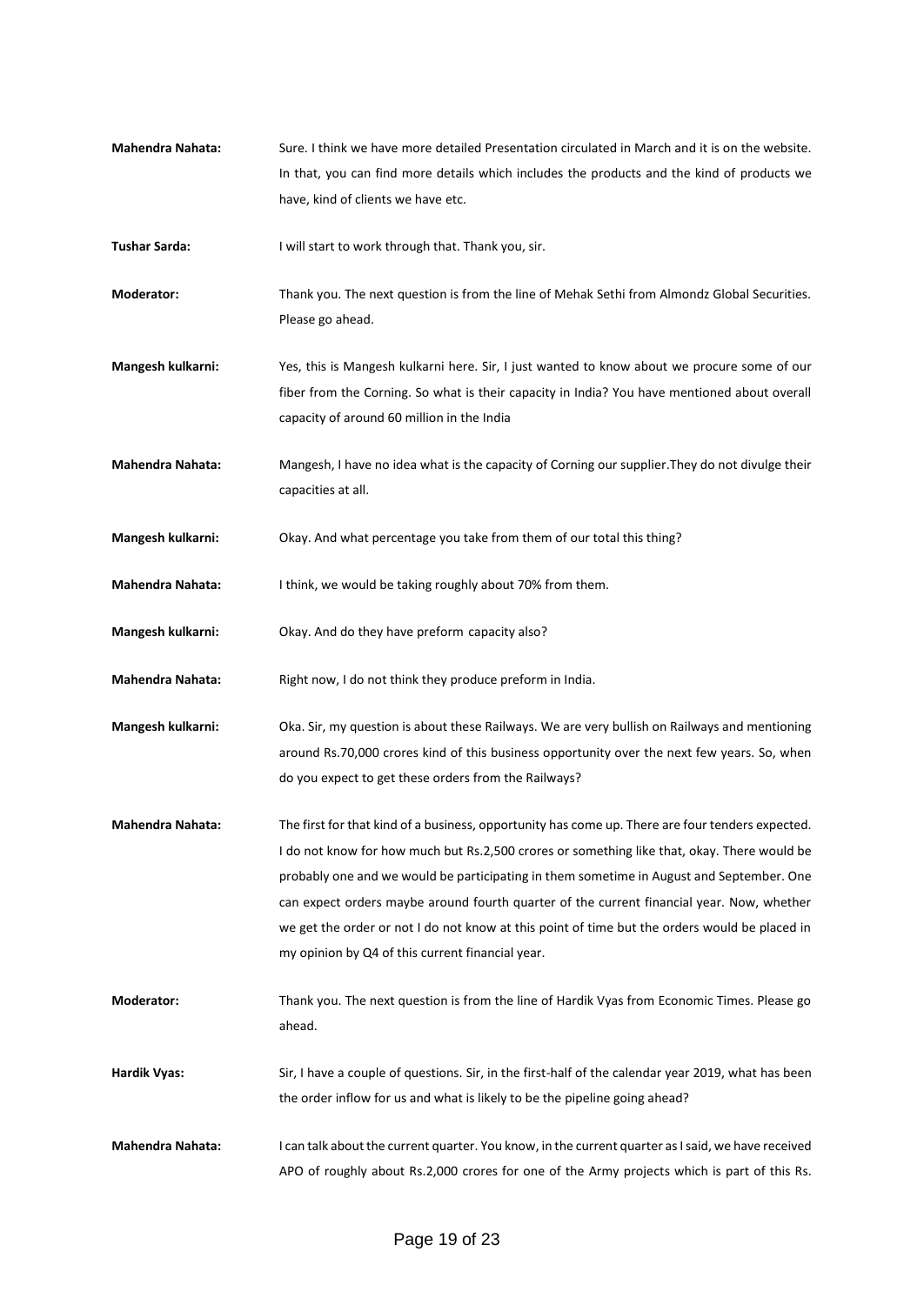10,275 crores which we have put up here. So, that is the one we received and the pipeline in future is good. There are a lot many tenders which have come up in our product areas, which we are going to participate and then for the regular customers, we keep on receiving orders of Fiber Optic Cable and those kind of things which keep coming on a regular basis. So, order pipeline is good, I do not have a problem with order pipeline. Rs. 400 crores orders have been received in last two three days. So order pipeline is not an issue.

**Hardik Vyas:** Okay. Sir, last quarter we discussed that BharatNet Phase-II is still languishing and it is slow. So, has the pace picked up and execution speeding up going forward?

**Mahendra Nahata:** No, I do not see much of action in that area because BharatNet Phase-II some of which have been awarded to State Government are either being executed or you know at a slower pace which I believe that pace will pick up in next quarter because the current quarter when rains are there, any way the execution is slow. So next quarter onwards this should pick-up. Couple of more projects to whom the state lead model has been given, they may start implementing the project like Tamil Nadu, like Telangana, Kerala they may start execution. So that part will pick up in a quarter from now. 11 states or 12 states where the tenders have been cancelled almost which were being done through BSNL, did not get awarded. There is a slow pace there, I do not see any pace there at this moment. Government is now talking of executing them under PPP mode. PPP tender has to still come and then players will be selected and then they would be awarded. So I do not see any action on that, at least for the current financial year.

**Hardik Vyas:** Okay. So NFS and other telcos would start with order inflows, but BSNL and other state is still going to be more or less frozen for the next year?

- **Mahendra Nahata:** The state led models have been given projects and where they have awarded the tenders, the pace will pick-up from the next quarter after the monsoon. But wherever the projects were to be executed by BSNL that have been put on hold and would not see the light of the day for the current financial year in my opinion.
- **Hardik Vyas:** Okay. And the other thing, last quarter, we had already spoken about the contribution of Jio going from 50-50 in the revenue mix to about 20 Jio and 80 rest of them. So we are on that path already.

**Mahendra Nahata:** We are already on that path. We are already there in the current quarter, we are already there almost.

**Hardik Vyas:** Okay. So out of the Rs.1,300 - Rs.1,400 crores about 20% is Jio that is how you view.

**Mahendra Nahata:** It is in between 20% and 25%.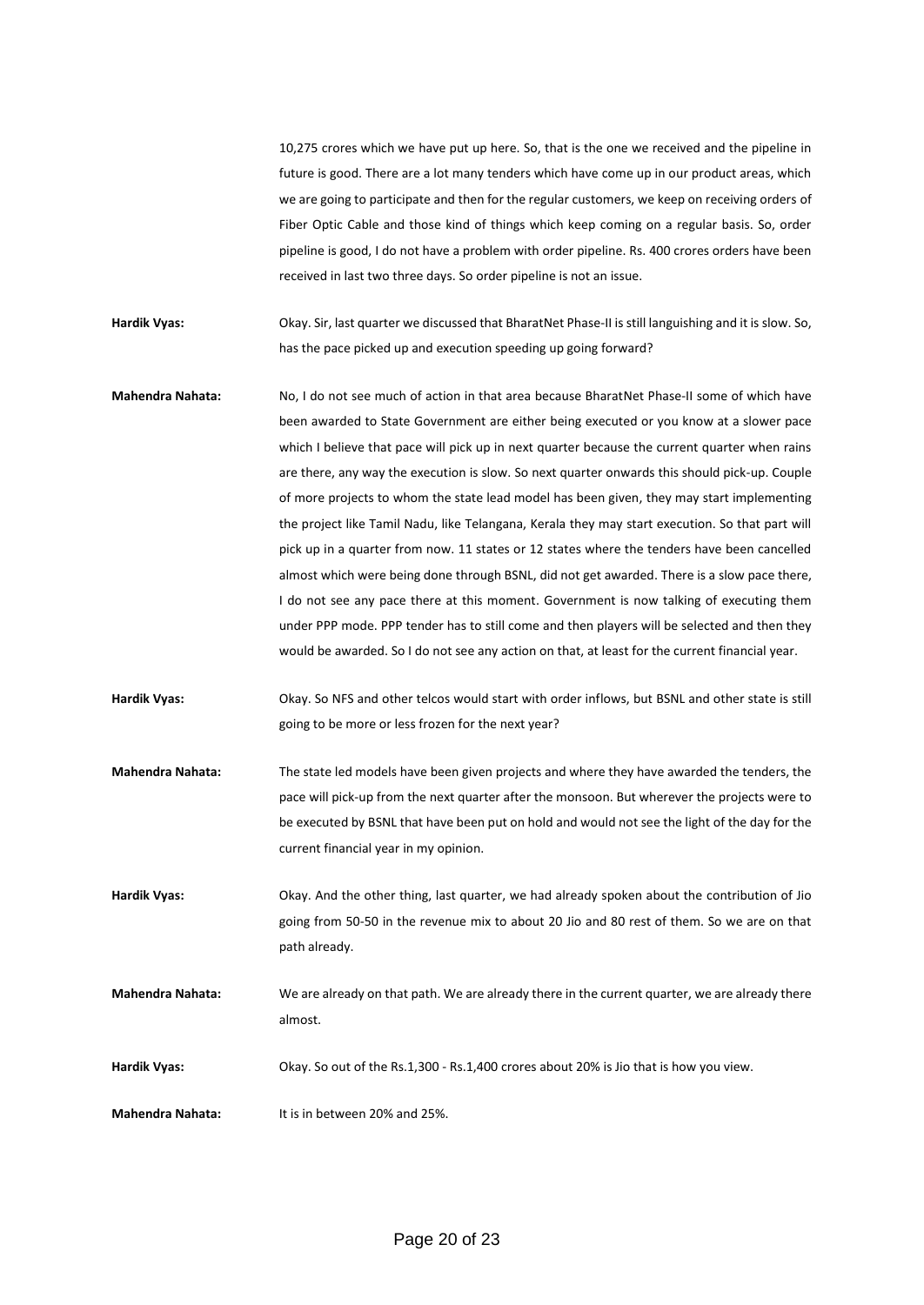| <b>Hardik Vyas:</b>     | Okay. And someone asked you a question and you guided that Rs.2,500 crores to Rs.3,000 of           |
|-------------------------|-----------------------------------------------------------------------------------------------------|
|                         | the current order book would be executed in the remaining three quarters. So, that would be         |
|                         | executed.                                                                                           |
| <b>Mahendra Nahata:</b> | Roughly, yes.                                                                                       |
| <b>Hardik Vyas:</b>     | So that would amount to more or less the same kind of revenue that we had in the last financial     |
|                         | year.                                                                                               |
| <b>Mahendra Nahata:</b> | So we keep on receiving more orders and that will also be executed. This is the current order       |
|                         | but there would be more order coming in, more order will be executed.                               |
| Hardik Vyas:            | So out of 10,000 crores we are expecting about Rs.3,000 crores.                                     |
| <b>Mahendra Nahata:</b> | No, this is a very top of the head number, we are comfortable for that but roughly about Rs.        |
|                         | 2,500 crores to Rs.3,000 crores.                                                                    |
| <b>Hardik Vyas:</b>     | Okay. And that would add to the Wi-Fi systems?                                                      |
| <b>Mahendra Nahata:</b> | That would be in addition.                                                                          |
| <b>Hardik Vyas:</b>     | Okay. So this is only purely services and Optic Fiber numbers that you are saying the Rs. 3,000     |
|                         | crores.                                                                                             |
| <b>Mahendra Nahata:</b> | Absolutely, out of the current order book.                                                          |
| <b>Hardik Vyas:</b>     | Sir, last question from my side, we had some orders from Punjab, Himachal Pradesh, Madhya           |
|                         | Pradesh for Gram Panchayat and BharatNet Phase-II so that is still happening, right? That is        |
|                         | not                                                                                                 |
| <b>Mahendra Nahata:</b> | Punjab is happening, Himachal Pradesh, Madhya Pradesh orders have not come up, those are            |
|                         | in all the tender process. Madhya Pradesh, we had an APO from BSNL which as I said that BSNL        |
|                         | orders all have been cancelled, we have also taken it out of our order book, it is no longer there. |
| <b>Hardik Vyas:</b>     | Okay. So that is adjusted order book is now looking at about 10.5 thousand crores, okay.            |
| <b>Mahendra Nahata:</b> | Yes, absolutely. The current orders.                                                                |
| Moderator:              | Thank you. The next question is from the line of Himanshu Damani from Emkay Global. Please          |
|                         | go ahead.                                                                                           |
| Himanshu Damani:        | Sir, I joined the call late. So, I just wanted to know, what are the OFC prices and what has been   |
|                         | the trend in last one year and sequentially from 4Q FY 2019 to 1Q FY 2020.                          |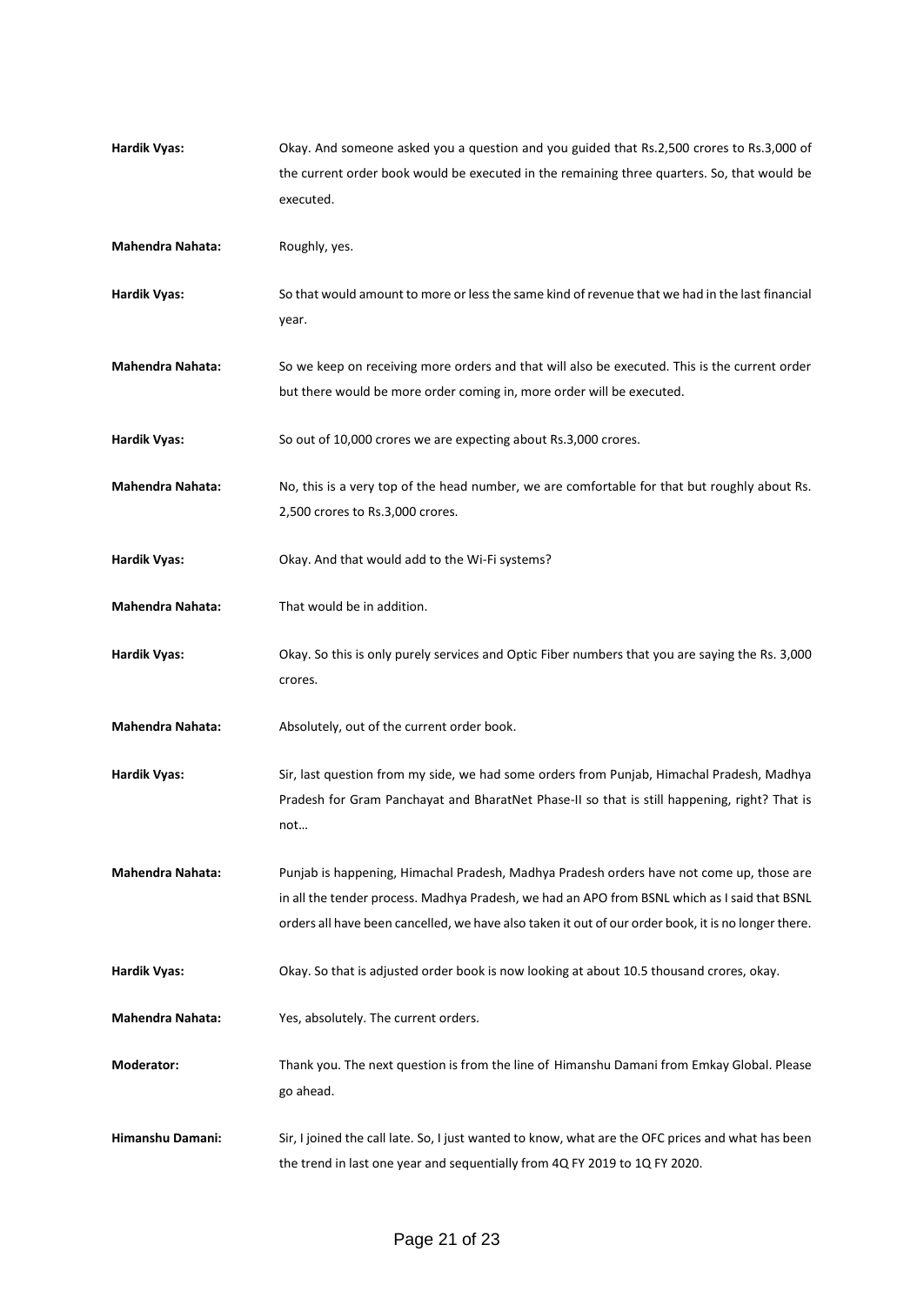**Mahendra Nahata:** Himanshu, sequentially it is very difficult for me to give, but I can give you the overall picture. You know, in terms of Optical Fiber prices, as I said in the beginning itself, that prices which had gone up to \$8 per kilometer of Optical Fiber have now come down to roughly about \$3.75 to \$3.8 dollars per kilometer or you translate into delivered into Indian rupees basis, it is on an average about Rs.310 per fiber kilometer, which was more than double of this last year. So, there has been almost 50% fall in the prices, \$8 to less than \$4 in terms of fiber. In terms of Cables prices because fiber is only one of the raw material in the cable, the prices have come down by roughly about, I would say, somewhere around 15% to 20%.

**Himanshu Damani:** Okay, sir. And any guesses how much more it could correct further.

**Mahendra Nahata:** I do not expect any further correction in the fiber prices because last one month or so, it has been holding almost not exactly but almost it has been holding. I think we have reached to the bottom, when I talked to \$3.75 to \$3.8 or Rs. 310 delivered to the factory from all reputed manufacturers. I am not talking of any B class manufacturers I am talking A class manufacturers. So I think now, it has come to a situation where it is going to mostly hold on barring some percentage of adjustment here or there.

**Moderator:** The next question is from the line of Swapna Kamat from Siddhesh Capital. Please go ahead.

**Swapna Kamat:** My question is under project segments, our margins have expanded quite considerably over the year. So you mentioned that the telecom products margins were higher on account of this fall in the Optic Fiber prices, but in case of this business what has drawn this margins and is it sustainable?

**Mahendra Nahata:** Swapna, can you repeat your question, I missed you in between.

**Swapna Kamat:** Okay. Sir, my question was on this projects business. Now our margins for the quarter have improving substantially. So for the telecom products, you said that the margins expanded on account of this lower Optic Fiber prices. So for projects business, what was the reason? Was there some component of the O&M that led to this margin expansion? And is this sustainable?

**Mahendra Nahata:** Swapna, it is not the O&M component, O&M has only been Rs.14 crores in the last quarter and year around it is going to be around Rs.80 crores so of course, it is going to contribute more in the coming quarters, but it was only Rs.14 crores, it did not have any major impact. In the project segment, the major reason of improvement was product mix, revenue mix which has changed and then our effort of bringing in more efficiency in the Company. And apart from more efficiencies, scale of operation and reduction of expenses have all resulted in improved margin. And since, these orders are going to be continuing in future also, the same orders are going to continue for two years, I do not have any problem in saying that these are sustainable margins. And in future as I said, that we e bring in more products with our own design and our